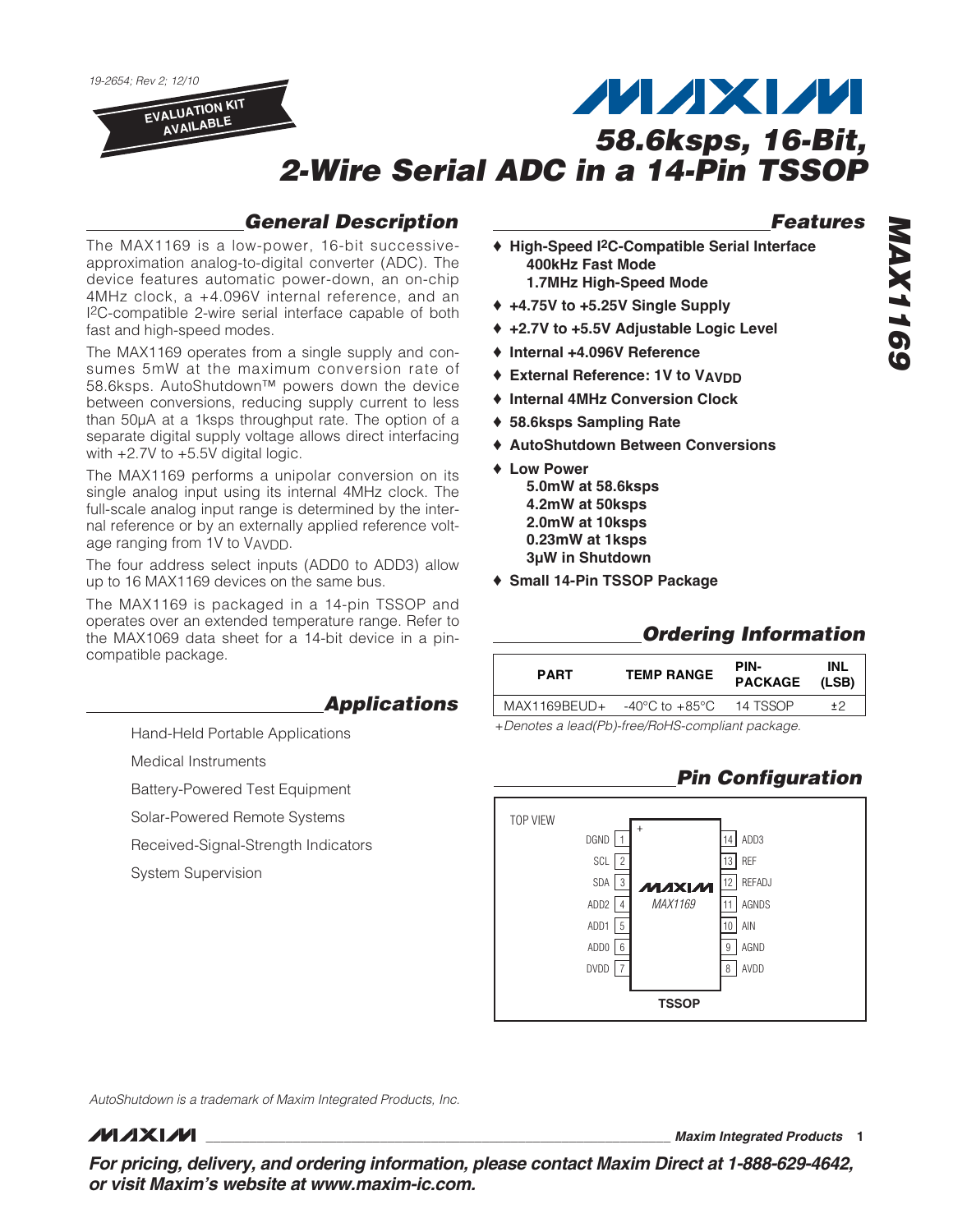### **ABSOLUTE MAXIMUM RATINGS**

**MAX1169**

**MAX1169** 

| AIN, REF, REFADJ to AGND -0.3V to (V <sub>AVDD</sub> + 0.3V) |
|--------------------------------------------------------------|
|                                                              |
|                                                              |

| Continuous Power Dissipation $(T_A = +85^{\circ}C)$ |  |
|-----------------------------------------------------|--|
| 14-Pin TSSOP (derate 9.1mW/°C above +85°C) 864mW    |  |
| Operating Temperature Ranges                        |  |
|                                                     |  |
|                                                     |  |
|                                                     |  |
| Lead Temperature (soldering, 10s)+300°C             |  |
|                                                     |  |

Stresses beyond those listed under "Absolute Maximum Ratings" may cause permanent damage to the device. These are stress ratings only, and functional operation of the device at these or any other conditions beyond those indicated in the operational sections of the specifications is not implied. Exposure to absolute maximum rating conditions for extended periods may affect device reliability.

### **ELECTRICAL CHARACTERISTICS**

(VAVDD = +4.75V to +5.25V, VDVDD = +2.7V to +5.5V, fSCL = 1.7MHz (33% duty cycle), fSAMPLE = 58.6ksps, VREF = +4.096V, external reference applied to REF, REFADJ = AVDD, C $_{\sf REF}$  = 10µF, T $_{\sf A}$  = T $_{\sf MIN}$  to T $_{\sf MAX}$ , unless otherwise noted. Typical values are at T $_{\sf A}$  = +25°C.)

| <b>PARAMETER</b>                        | <b>SYMBOL</b>    | <b>CONDITIONS</b>                                                                     | <b>MIN</b>              | <b>TYP</b>     | <b>MAX</b> | <b>UNITS</b> |
|-----------------------------------------|------------------|---------------------------------------------------------------------------------------|-------------------------|----------------|------------|--------------|
| DC ACCURACY (Note 1)                    |                  |                                                                                       |                         |                |            |              |
| Resolution                              |                  |                                                                                       | 16                      |                |            | <b>Bits</b>  |
| Relative Accuracy (Note 2)              | <b>INL</b>       | MAX1169B                                                                              |                         |                | ±2         | <b>LSB</b>   |
| Differential Nonlinearity               | <b>DNL</b>       | MAX1169B, no missing codes                                                            | $16-b$ it<br><b>NMC</b> | 0.7            | 1.7        | <b>LSB</b>   |
| Offset Error                            |                  |                                                                                       |                         | 2              | 5          | mV           |
| Offset-Error Temperature<br>Coefficient |                  |                                                                                       |                         | 1.0            |            | ppm/°C       |
| Gain Error                              |                  | (Note 3)                                                                              |                         | $\pm 0.25$     | ±0.5       | %FSR         |
| Gain Temperature Coefficient            |                  |                                                                                       |                         | 0.1            |            | ppm/°C       |
|                                         |                  | DYNAMIC PERFORMANCE (fin(sine wave) = 1kHz, $V_{IN}$ = VREF(P-P), fSAMPLE = 58.6ksps) |                         |                |            |              |
| Signal-to-Noise Plus Distortion         | <b>SINAD</b>     |                                                                                       | 86                      | 90             |            | dB           |
| <b>Total Harmonic Distortion</b>        | <b>THD</b>       | Up to the 5th harmonic                                                                |                         | $-102$         | $-90$      | dB           |
| Spurious-Free Dynamic Range             | <b>SFDR</b>      |                                                                                       | 92                      | 105            |            | dB           |
| Signal-to-Noise Ratio                   | <b>SNR</b>       |                                                                                       | 87                      | 90             |            | dB           |
| Full-Power Bandwidth                    | <b>FPBW</b>      | -3dB point                                                                            |                         | 4              |            | <b>MHz</b>   |
| Full-Linear Bandwidth                   |                  | SINAD > 81dB                                                                          |                         | 33             |            | kHz          |
| <b>CONVERSION RATE</b> (Figure 11)      |                  |                                                                                       |                         |                |            |              |
| <b>Conversion Time</b>                  |                  | Fast mode                                                                             |                         | 7.1            | 7.5        |              |
| (SCL Stretched Low)                     | tconv            | High-speed mode                                                                       |                         | 5.8            | 6          | $\mu s$      |
| Throughput Rate (Note 4)                |                  | Fast mode                                                                             |                         |                | 19         |              |
|                                         | <b>fSAMPLE</b>   | High-speed mode                                                                       |                         |                | 58.6       | ksps         |
| Internal Clock Frequency                | f <sub>CLK</sub> |                                                                                       |                         | $\overline{4}$ |            | <b>MHz</b>   |
| Track/Hold Acquisition Time             | t <sub>ACQ</sub> | (Note 5)                                                                              | 1100                    |                |            | ns           |
| Aperture Delay, Figure 11c              | tad              | Fast mode                                                                             |                         | 50             |            |              |
| (Note 6)                                |                  | High-speed mode                                                                       |                         | 30             |            | ns           |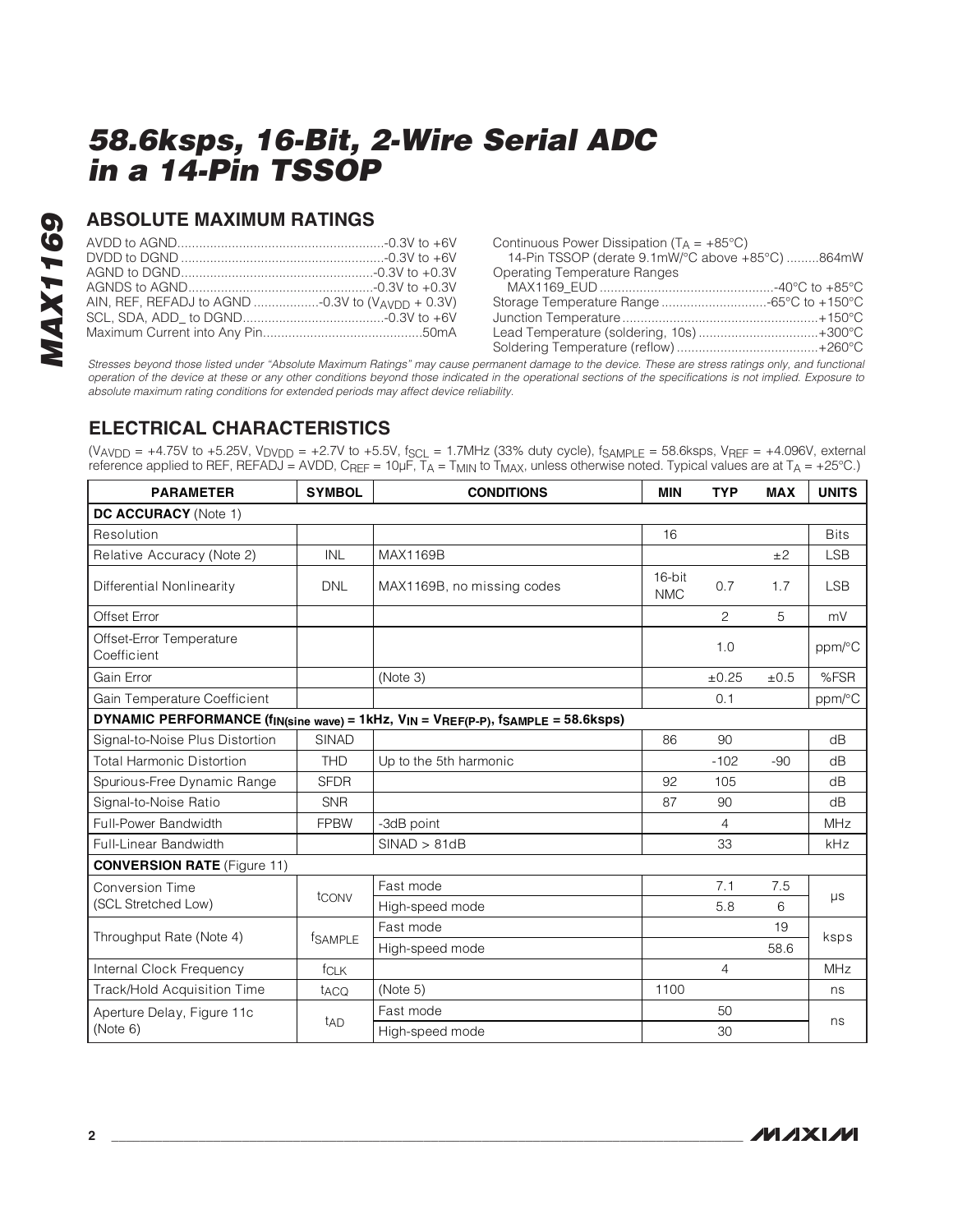### **ELECTRICAL CHARACTERISTICS (continued)**

(VAVDD = +4.75V to +5.25V, VDVDD = +2.7V to +5.5V, fSCL = 1.7MHz (33% duty cycle), fSAMPLE = 58.6ksps, VREF = +4.096V, external reference applied to REF, REFADJ = AVDD, C $_{\sf REF}$  = 10µF, T $_{\sf A}$  = T $_{\sf MIN}$  to T $_{\sf MAX}$ , unless otherwise noted. Typical values are at T $_{\sf A}$  = +25°C.)

| <b>PARAMETER</b>                               | <b>SYMBOL</b>   | <b>CONDITIONS</b>                                                                                        | <b>MIN</b>                        | <b>TYP</b>            | <b>MAX</b>            | <b>UNITS</b> |
|------------------------------------------------|-----------------|----------------------------------------------------------------------------------------------------------|-----------------------------------|-----------------------|-----------------------|--------------|
| Aperture Jitter, Figure 11c                    |                 | Fast mode                                                                                                |                                   | 100                   |                       |              |
|                                                | tau             | High-speed mode                                                                                          | 100                               |                       |                       | ps           |
| <b>ANALOG INPUT (AIN)</b>                      |                 |                                                                                                          |                                   |                       |                       |              |
| Input Voltage Range                            | <b>VAIN</b>     |                                                                                                          | 0                                 |                       | <b>VREF</b>           | V            |
| Input Leakage Current                          |                 | On/off-leakage current, VAIN = 0V or VAVDD,<br>no clock, $f_{SCL} = 0$                                   |                                   | $\pm 0.01$            | ±10                   | μA           |
| Input Capacitance                              | $C_{IN}$        |                                                                                                          |                                   | 35                    |                       | pF           |
|                                                |                 | INTERNAL REFERENCE (bypass REFADJ with 0.1µF to AGND and REF with 10µF to AGND)                          |                                   |                       |                       |              |
| <b>REF Output Voltage</b>                      | <b>VREF</b>     |                                                                                                          | 4.056                             | 4.096                 | 4.136                 | $\vee$       |
| Reference Temperature<br>Coefficient           | <b>TCREF</b>    | $T_A = -40^{\circ}$ C to $+85^{\circ}$ C                                                                 |                                   | ±35                   |                       | ppm/°C       |
| Reference Short-Circuit Current                | <b>IREFSC</b>   |                                                                                                          |                                   | 10                    |                       | mA           |
| REFADJ Output Voltage                          |                 |                                                                                                          | 4.056                             | 4.096                 | 4.136                 | V            |
| REFADJ Input Range                             |                 | For small adjustments, from 4.096V                                                                       |                                   | ±60                   |                       | mV           |
| <b>EXTERNAL REFERENCE (REFADJ = AVDD)</b>      |                 |                                                                                                          |                                   |                       |                       |              |
| REFADJ Buffer Disable Voltage                  |                 | Pull REFADJ high to disable the internal<br>bandgap reference and reference buffer                       | VAVDD<br>$-0.1$                   |                       |                       | V            |
| REFADJ Buffer Enable Voltage                   |                 |                                                                                                          |                                   |                       | VAVDD<br>$-0.4$       | V            |
| Reference Input Voltage Range                  |                 | (Note 7)                                                                                                 | 1.0                               |                       | VAVDD                 | $\vee$       |
| <b>REF Input Current</b>                       | <b>IREF</b>     | $V_{REF}$ = +4.096V, $V_{IN}$ = $V_{REF(P-P)}$ ,<br>$f_{IN(sine wave)} = 1kHz$ , $f_{SAMPLE} = 58.6ksps$ |                                   | 27                    |                       | μA           |
|                                                |                 | $V_{REF} = +4.096V$ , shutdown                                                                           |                                   | 0.1                   |                       |              |
| DIGITAL INPUTS/OUTPUTS (SCL, SDA)              |                 |                                                                                                          |                                   |                       |                       |              |
| Input High Voltage                             | V <sub>IH</sub> |                                                                                                          | $0.7 \times$<br>V <sub>DVDD</sub> |                       |                       | $\vee$       |
| Input Low Voltage                              | $V_{IL}$        |                                                                                                          |                                   |                       | $0.3 \times$<br>VDVDD | $\vee$       |
| Input Hysteresis                               | <b>VHYST</b>    |                                                                                                          |                                   | $0.1 \times$<br>VDVDD |                       | V            |
| Input Current                                  | $I_{IN}$        |                                                                                                          |                                   |                       | ±10                   | μA           |
| Input Capacitance                              | $C_{IN}$        |                                                                                                          |                                   | 15                    |                       | pF           |
| Output Low Voltage                             | $V_{OL}$        | $I_{SINK} = 3mA$                                                                                         |                                   |                       | 0.4                   | $\vee$       |
| ADDRESS SELECT INPUTS (ADD3, ADD2, ADD1, ADD0) |                 |                                                                                                          |                                   |                       |                       |              |
| Input High Voltage                             |                 |                                                                                                          | $0.7 \times$<br>VDVDD             |                       |                       | $\vee$       |
| Input Low Voltage                              |                 |                                                                                                          |                                   |                       | $0.3\times$<br>VDVDD  | $\vee$       |
| Input Hysteresis                               |                 |                                                                                                          |                                   | $0.1 \times$<br>VDVDD |                       | V            |

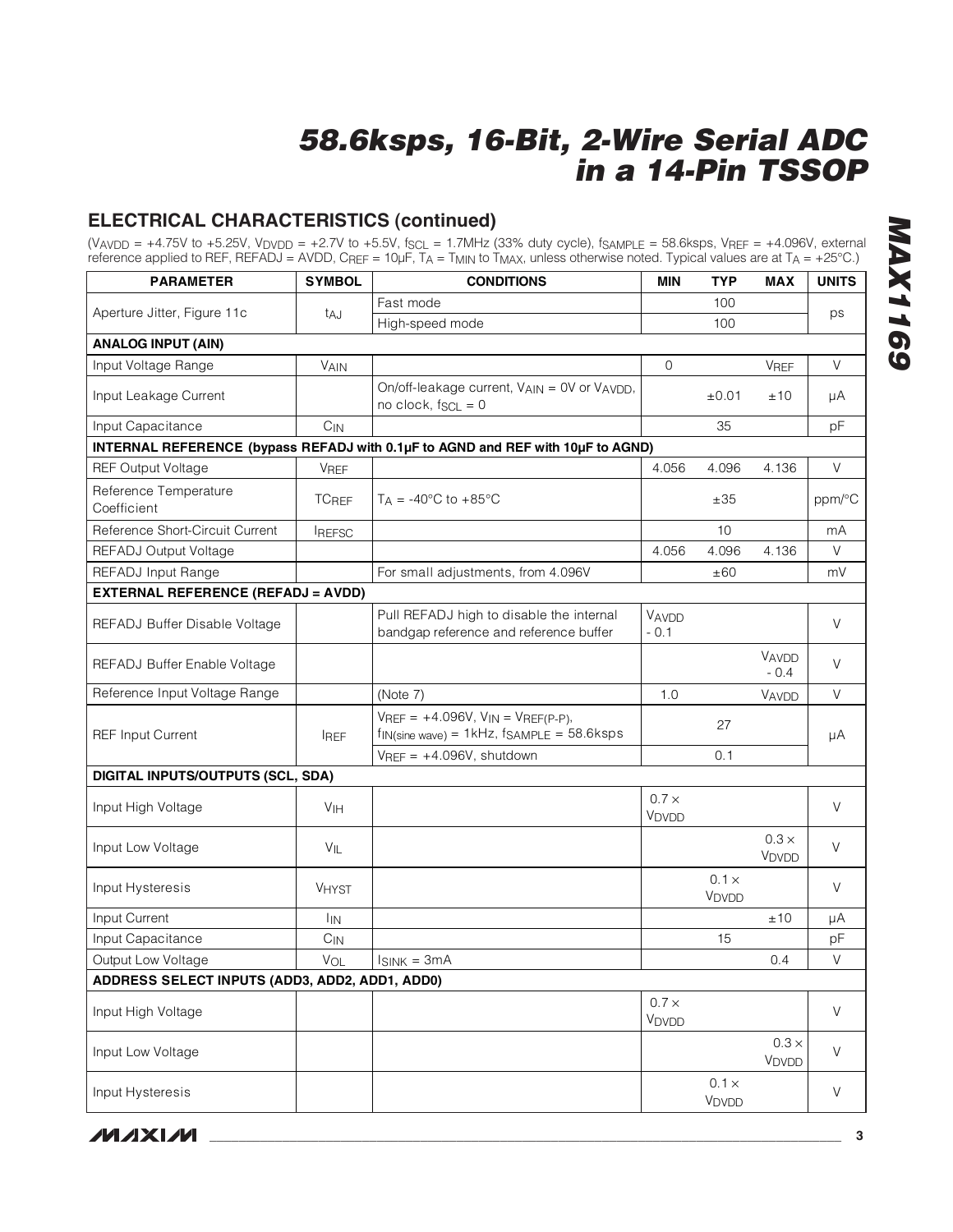### **ELECTRICAL CHARACTERISTICS (continued)**

(VAVDD = +4.75V to +5.25V, VDVDD = +2.7V to +5.5V, fSCL = 1.7MHz (33% duty cycle), fSAMPLE = 58.6ksps, VREF = +4.096V, external reference applied to REF, REFADJ = AVDD, C $_{\sf REF}$  = 10µF, T $_{\sf A}$  = T $_{\sf MIN}$  to T $_{\sf MAX}$ , unless otherwise noted. Typical values are at T $_{\sf A}$  = +25°C.)

| Input Current<br>±10<br>μA<br>Input Capacitance<br>15<br>рf<br>POWER REQUIREMENTS (AVDD, AGND, DVDD, DGND)<br><b>AVDD</b><br>V<br>Analog Supply Voltage<br>4.75<br>5.25<br>Digital Supply Voltage<br><b>DVDD</b><br>2.7<br>5.5<br>V<br>1.8<br>2.5<br>$f_{SAMPLE} = 58.6$ ksps<br>Internal reference<br>mA<br>0.7<br>$f_{SAMPLE} = 10ksps$<br>(powered down<br>between conversions,<br>$f_{SAMPLE} = 1$ ksps<br>40<br>μA<br>$R/\overline{W} = 0$<br>Shutdown<br>0.4<br>5<br>$f_{SAMPLE} = 58.6$ ksps<br>1.8<br>2.5<br>mA<br>1.4<br>$fsAMPLE = 10ksps$<br>Internal reference<br>Analog Supply Current<br><b>AVDD</b><br>(always on, $R/\overline{W} = 1$ )<br>$f_{SAMPLE} = 1ksps$<br>1.1<br>μA<br>0.4<br>5<br>Shutdown<br>$f_{SAMPLE} = 58.6$ ksps<br>0.90<br>1.8<br>mA<br>0.36<br>$f_{SAMPLE} = 10ksps$<br>External reference<br>$(REFADJ = AVDD)$<br>40<br>$fsAMPLE = 1ksps$<br>μA<br>5<br>0.4<br>Shutdown<br>$f_{SAMPLE} = 58.6$ ksps<br>260<br>400<br>$f_{SAMPLE} = 10ksps$<br>65<br>Digital Supply Current<br><b>IDVDD</b><br>μA<br>6<br>$f_{SAMPLE} = 1ksps$<br>0.2<br>5<br>Shutdown<br>Power-Supply Rejection Ratio<br><b>PSRR</b><br>5<br>$V_{AVDD} = 5V \pm 5\%$ , full-scale input (Note 8)<br>16<br>LSB/V<br>TIMING CHARACTERISTICS FOR 2-WIRE FAST MODE (Figure 1a and Figure 2)<br>Serial Clock Frequency<br>400<br>kHz<br>fscl<br>Bus Free Time Between a STOP<br>1.3<br><sup>t</sup> BUF<br>μs<br>and a START Condition<br>Hold Time for Start Condition<br>0.6<br>t <sub>HD</sub> , STA<br>μs<br>Low Period of the SCL Clock<br>1.3<br>t <sub>LOW</sub><br>μs<br>High Period of the SCL Clock<br>0.6<br><b>THIGH</b><br>μs<br>Setup Time for a Repeated<br>0.6<br>tsu, sta<br>μs<br><b>START Condition (Sr)</b><br>Data Hold Time<br>$\mathbf{O}$<br>900<br>(Note 9)<br>ns<br>thd, DAT<br>100<br>Data Setup Time<br>tsu, DAT<br>ns<br>Rise Time of Both SDA and SCL | <b>PARAMETER</b> | <b>SYMBOL</b>  |           | <b>CONDITIONS</b> | <b>MIN</b><br><b>TYP</b> | <b>MAX</b> | <b>UNITS</b> |
|------------------------------------------------------------------------------------------------------------------------------------------------------------------------------------------------------------------------------------------------------------------------------------------------------------------------------------------------------------------------------------------------------------------------------------------------------------------------------------------------------------------------------------------------------------------------------------------------------------------------------------------------------------------------------------------------------------------------------------------------------------------------------------------------------------------------------------------------------------------------------------------------------------------------------------------------------------------------------------------------------------------------------------------------------------------------------------------------------------------------------------------------------------------------------------------------------------------------------------------------------------------------------------------------------------------------------------------------------------------------------------------------------------------------------------------------------------------------------------------------------------------------------------------------------------------------------------------------------------------------------------------------------------------------------------------------------------------------------------------------------------------------------------------------------------------------------------------------------------------------------------|------------------|----------------|-----------|-------------------|--------------------------|------------|--------------|
|                                                                                                                                                                                                                                                                                                                                                                                                                                                                                                                                                                                                                                                                                                                                                                                                                                                                                                                                                                                                                                                                                                                                                                                                                                                                                                                                                                                                                                                                                                                                                                                                                                                                                                                                                                                                                                                                                    |                  |                |           |                   |                          |            |              |
|                                                                                                                                                                                                                                                                                                                                                                                                                                                                                                                                                                                                                                                                                                                                                                                                                                                                                                                                                                                                                                                                                                                                                                                                                                                                                                                                                                                                                                                                                                                                                                                                                                                                                                                                                                                                                                                                                    |                  |                |           |                   |                          |            |              |
|                                                                                                                                                                                                                                                                                                                                                                                                                                                                                                                                                                                                                                                                                                                                                                                                                                                                                                                                                                                                                                                                                                                                                                                                                                                                                                                                                                                                                                                                                                                                                                                                                                                                                                                                                                                                                                                                                    |                  |                |           |                   |                          |            |              |
|                                                                                                                                                                                                                                                                                                                                                                                                                                                                                                                                                                                                                                                                                                                                                                                                                                                                                                                                                                                                                                                                                                                                                                                                                                                                                                                                                                                                                                                                                                                                                                                                                                                                                                                                                                                                                                                                                    |                  |                |           |                   |                          |            |              |
|                                                                                                                                                                                                                                                                                                                                                                                                                                                                                                                                                                                                                                                                                                                                                                                                                                                                                                                                                                                                                                                                                                                                                                                                                                                                                                                                                                                                                                                                                                                                                                                                                                                                                                                                                                                                                                                                                    |                  |                |           |                   |                          |            |              |
|                                                                                                                                                                                                                                                                                                                                                                                                                                                                                                                                                                                                                                                                                                                                                                                                                                                                                                                                                                                                                                                                                                                                                                                                                                                                                                                                                                                                                                                                                                                                                                                                                                                                                                                                                                                                                                                                                    |                  |                |           |                   |                          |            |              |
|                                                                                                                                                                                                                                                                                                                                                                                                                                                                                                                                                                                                                                                                                                                                                                                                                                                                                                                                                                                                                                                                                                                                                                                                                                                                                                                                                                                                                                                                                                                                                                                                                                                                                                                                                                                                                                                                                    |                  |                |           |                   |                          |            |              |
|                                                                                                                                                                                                                                                                                                                                                                                                                                                                                                                                                                                                                                                                                                                                                                                                                                                                                                                                                                                                                                                                                                                                                                                                                                                                                                                                                                                                                                                                                                                                                                                                                                                                                                                                                                                                                                                                                    |                  |                |           |                   |                          |            |              |
|                                                                                                                                                                                                                                                                                                                                                                                                                                                                                                                                                                                                                                                                                                                                                                                                                                                                                                                                                                                                                                                                                                                                                                                                                                                                                                                                                                                                                                                                                                                                                                                                                                                                                                                                                                                                                                                                                    |                  |                |           |                   |                          |            |              |
|                                                                                                                                                                                                                                                                                                                                                                                                                                                                                                                                                                                                                                                                                                                                                                                                                                                                                                                                                                                                                                                                                                                                                                                                                                                                                                                                                                                                                                                                                                                                                                                                                                                                                                                                                                                                                                                                                    |                  |                |           |                   |                          |            |              |
|                                                                                                                                                                                                                                                                                                                                                                                                                                                                                                                                                                                                                                                                                                                                                                                                                                                                                                                                                                                                                                                                                                                                                                                                                                                                                                                                                                                                                                                                                                                                                                                                                                                                                                                                                                                                                                                                                    |                  |                |           |                   |                          |            |              |
|                                                                                                                                                                                                                                                                                                                                                                                                                                                                                                                                                                                                                                                                                                                                                                                                                                                                                                                                                                                                                                                                                                                                                                                                                                                                                                                                                                                                                                                                                                                                                                                                                                                                                                                                                                                                                                                                                    |                  |                |           |                   |                          |            |              |
|                                                                                                                                                                                                                                                                                                                                                                                                                                                                                                                                                                                                                                                                                                                                                                                                                                                                                                                                                                                                                                                                                                                                                                                                                                                                                                                                                                                                                                                                                                                                                                                                                                                                                                                                                                                                                                                                                    |                  |                |           |                   |                          |            |              |
|                                                                                                                                                                                                                                                                                                                                                                                                                                                                                                                                                                                                                                                                                                                                                                                                                                                                                                                                                                                                                                                                                                                                                                                                                                                                                                                                                                                                                                                                                                                                                                                                                                                                                                                                                                                                                                                                                    |                  |                |           |                   |                          |            |              |
|                                                                                                                                                                                                                                                                                                                                                                                                                                                                                                                                                                                                                                                                                                                                                                                                                                                                                                                                                                                                                                                                                                                                                                                                                                                                                                                                                                                                                                                                                                                                                                                                                                                                                                                                                                                                                                                                                    |                  |                |           |                   |                          |            |              |
|                                                                                                                                                                                                                                                                                                                                                                                                                                                                                                                                                                                                                                                                                                                                                                                                                                                                                                                                                                                                                                                                                                                                                                                                                                                                                                                                                                                                                                                                                                                                                                                                                                                                                                                                                                                                                                                                                    |                  |                |           |                   |                          |            |              |
|                                                                                                                                                                                                                                                                                                                                                                                                                                                                                                                                                                                                                                                                                                                                                                                                                                                                                                                                                                                                                                                                                                                                                                                                                                                                                                                                                                                                                                                                                                                                                                                                                                                                                                                                                                                                                                                                                    |                  |                |           |                   |                          |            |              |
|                                                                                                                                                                                                                                                                                                                                                                                                                                                                                                                                                                                                                                                                                                                                                                                                                                                                                                                                                                                                                                                                                                                                                                                                                                                                                                                                                                                                                                                                                                                                                                                                                                                                                                                                                                                                                                                                                    |                  |                |           |                   |                          |            |              |
|                                                                                                                                                                                                                                                                                                                                                                                                                                                                                                                                                                                                                                                                                                                                                                                                                                                                                                                                                                                                                                                                                                                                                                                                                                                                                                                                                                                                                                                                                                                                                                                                                                                                                                                                                                                                                                                                                    |                  |                |           |                   |                          |            |              |
|                                                                                                                                                                                                                                                                                                                                                                                                                                                                                                                                                                                                                                                                                                                                                                                                                                                                                                                                                                                                                                                                                                                                                                                                                                                                                                                                                                                                                                                                                                                                                                                                                                                                                                                                                                                                                                                                                    |                  |                |           |                   |                          |            |              |
|                                                                                                                                                                                                                                                                                                                                                                                                                                                                                                                                                                                                                                                                                                                                                                                                                                                                                                                                                                                                                                                                                                                                                                                                                                                                                                                                                                                                                                                                                                                                                                                                                                                                                                                                                                                                                                                                                    |                  |                |           |                   |                          |            |              |
|                                                                                                                                                                                                                                                                                                                                                                                                                                                                                                                                                                                                                                                                                                                                                                                                                                                                                                                                                                                                                                                                                                                                                                                                                                                                                                                                                                                                                                                                                                                                                                                                                                                                                                                                                                                                                                                                                    |                  |                |           |                   |                          |            |              |
|                                                                                                                                                                                                                                                                                                                                                                                                                                                                                                                                                                                                                                                                                                                                                                                                                                                                                                                                                                                                                                                                                                                                                                                                                                                                                                                                                                                                                                                                                                                                                                                                                                                                                                                                                                                                                                                                                    |                  |                |           |                   |                          |            |              |
|                                                                                                                                                                                                                                                                                                                                                                                                                                                                                                                                                                                                                                                                                                                                                                                                                                                                                                                                                                                                                                                                                                                                                                                                                                                                                                                                                                                                                                                                                                                                                                                                                                                                                                                                                                                                                                                                                    |                  |                |           |                   |                          |            |              |
|                                                                                                                                                                                                                                                                                                                                                                                                                                                                                                                                                                                                                                                                                                                                                                                                                                                                                                                                                                                                                                                                                                                                                                                                                                                                                                                                                                                                                                                                                                                                                                                                                                                                                                                                                                                                                                                                                    |                  |                |           |                   |                          |            |              |
|                                                                                                                                                                                                                                                                                                                                                                                                                                                                                                                                                                                                                                                                                                                                                                                                                                                                                                                                                                                                                                                                                                                                                                                                                                                                                                                                                                                                                                                                                                                                                                                                                                                                                                                                                                                                                                                                                    |                  |                |           |                   |                          |            |              |
|                                                                                                                                                                                                                                                                                                                                                                                                                                                                                                                                                                                                                                                                                                                                                                                                                                                                                                                                                                                                                                                                                                                                                                                                                                                                                                                                                                                                                                                                                                                                                                                                                                                                                                                                                                                                                                                                                    |                  |                |           |                   |                          |            |              |
|                                                                                                                                                                                                                                                                                                                                                                                                                                                                                                                                                                                                                                                                                                                                                                                                                                                                                                                                                                                                                                                                                                                                                                                                                                                                                                                                                                                                                                                                                                                                                                                                                                                                                                                                                                                                                                                                                    |                  |                |           |                   |                          |            |              |
|                                                                                                                                                                                                                                                                                                                                                                                                                                                                                                                                                                                                                                                                                                                                                                                                                                                                                                                                                                                                                                                                                                                                                                                                                                                                                                                                                                                                                                                                                                                                                                                                                                                                                                                                                                                                                                                                                    |                  |                |           |                   |                          |            |              |
|                                                                                                                                                                                                                                                                                                                                                                                                                                                                                                                                                                                                                                                                                                                                                                                                                                                                                                                                                                                                                                                                                                                                                                                                                                                                                                                                                                                                                                                                                                                                                                                                                                                                                                                                                                                                                                                                                    |                  |                |           |                   |                          |            |              |
|                                                                                                                                                                                                                                                                                                                                                                                                                                                                                                                                                                                                                                                                                                                                                                                                                                                                                                                                                                                                                                                                                                                                                                                                                                                                                                                                                                                                                                                                                                                                                                                                                                                                                                                                                                                                                                                                                    |                  |                |           |                   |                          |            |              |
| Signals, Receiving                                                                                                                                                                                                                                                                                                                                                                                                                                                                                                                                                                                                                                                                                                                                                                                                                                                                                                                                                                                                                                                                                                                                                                                                                                                                                                                                                                                                                                                                                                                                                                                                                                                                                                                                                                                                                                                                 |                  | t <sub>R</sub> | (Note 10) |                   | $20 + 0.1C_B$            | 300        | ns           |
| Fall Time of SDA Transmitting<br>(Note 10)<br>$20 + 0.1C_B$<br>300<br>tF<br>ns                                                                                                                                                                                                                                                                                                                                                                                                                                                                                                                                                                                                                                                                                                                                                                                                                                                                                                                                                                                                                                                                                                                                                                                                                                                                                                                                                                                                                                                                                                                                                                                                                                                                                                                                                                                                     |                  |                |           |                   |                          |            |              |
| Setup Time for STOP Condition<br>0.6<br>tsu, sto<br>μs                                                                                                                                                                                                                                                                                                                                                                                                                                                                                                                                                                                                                                                                                                                                                                                                                                                                                                                                                                                                                                                                                                                                                                                                                                                                                                                                                                                                                                                                                                                                                                                                                                                                                                                                                                                                                             |                  |                |           |                   |                          |            |              |
| Capacitive Load for Each Bus<br>$C_{\mathsf{B}}$<br>400<br>рF                                                                                                                                                                                                                                                                                                                                                                                                                                                                                                                                                                                                                                                                                                                                                                                                                                                                                                                                                                                                                                                                                                                                                                                                                                                                                                                                                                                                                                                                                                                                                                                                                                                                                                                                                                                                                      |                  |                |           |                   |                          |            |              |
| Pulse Width of Spike Suppressed<br>50<br>tsp<br>ns                                                                                                                                                                                                                                                                                                                                                                                                                                                                                                                                                                                                                                                                                                                                                                                                                                                                                                                                                                                                                                                                                                                                                                                                                                                                                                                                                                                                                                                                                                                                                                                                                                                                                                                                                                                                                                 |                  |                |           |                   |                          |            |              |

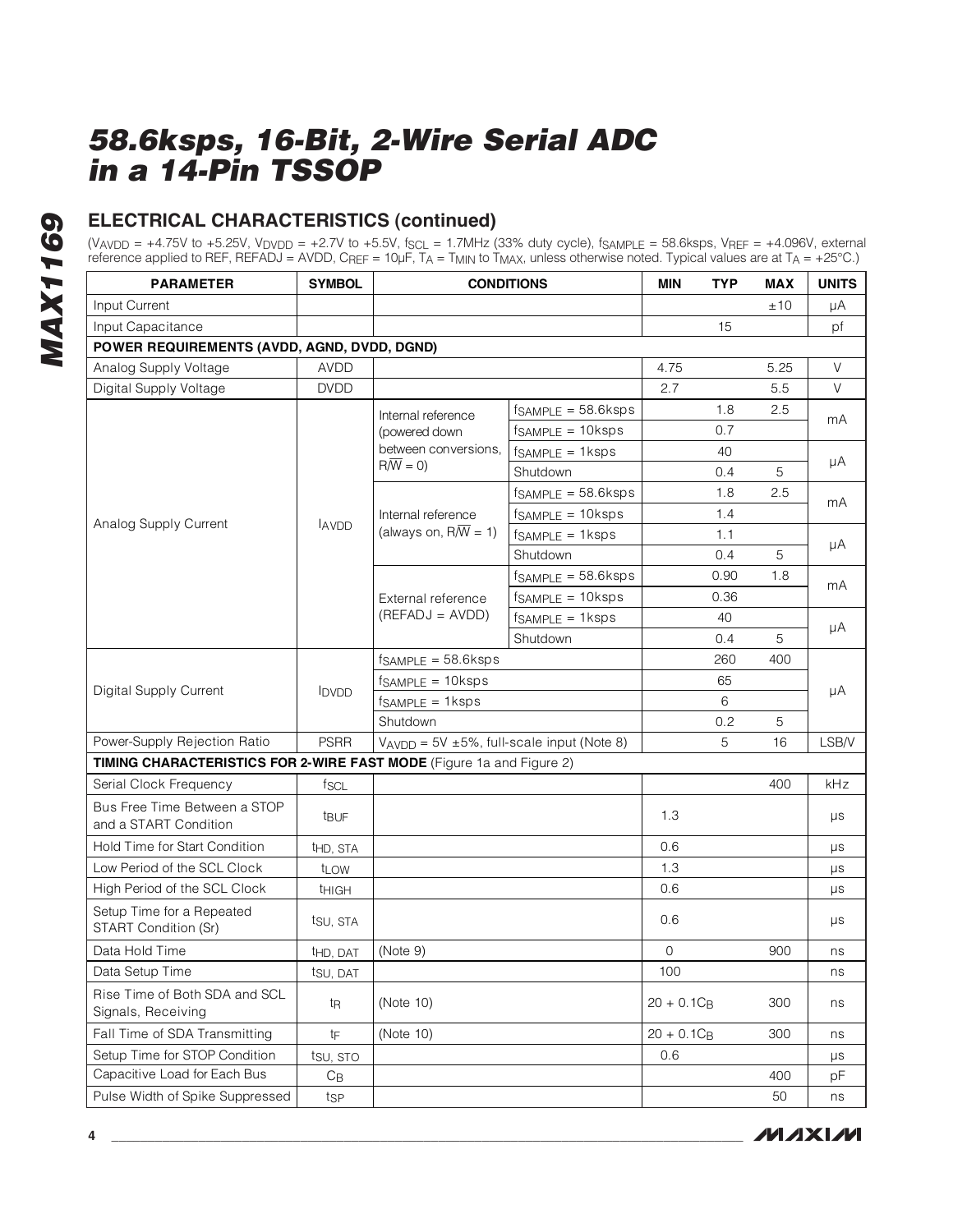### **ELECTRICAL CHARACTERISTICS (continued)**

(VAVDD = +4.75V to +5.25V, VDVDD = +2.7V to +5.5V, fSCL = 1.7MHz (33% duty cycle), fSAMPLE = 58.6ksps, VREF = +4.096V, external reference applied to REF, REFADJ = AVDD, C $_{\sf REF}$  = 10µF, T $_{\sf A}$  = T $_{\sf MIN}$  to T $_{\sf MAX}$ , unless otherwise noted. Typical values are at T $_{\sf A}$  = +25°C.)

| <b>PARAMETER</b>                                                           | <b>SYMBOL</b>        | <b>CONDITIONS</b> | <b>MIN</b> | <b>TYP</b> | <b>MAX</b> | <b>UNITS</b> |  |
|----------------------------------------------------------------------------|----------------------|-------------------|------------|------------|------------|--------------|--|
| TIMING CHARACTERISTICS FOR 2-WIRE HIGH-SPEED MODE (Figure 1b and Figure 2) |                      |                   |            |            |            |              |  |
| Serial Clock Frequency                                                     | <sup>f</sup> SCLH    | (Note 11)         |            |            | 1.7        | <b>MHz</b>   |  |
| Hold Time (Repeated) Start<br>Condition                                    | <sup>t</sup> HD, STA |                   | 160        |            |            | ns           |  |
| Low Period of the SCL Clock                                                | t <sub>LOW</sub>     |                   | 320        |            |            | ns           |  |
| High Period of the SCL Clock                                               | <b>THIGH</b>         |                   | 120        |            |            | ns           |  |
| Setup Time for a Repeated<br><b>START Condition</b>                        | tsu, sta             |                   | 160        |            |            | ns           |  |
| Data Hold Time                                                             | thd, DAT             | (Note 9)          | 0          |            | 150        | ns           |  |
| Data Setup Time                                                            | tsu, DAT             |                   | 10         |            |            | ns           |  |
| Rise Time of SCL Signal<br>(Current Source Enabled)                        | t <sub>RCL</sub>     | (Note 10)         | 10         |            | 80         | ns           |  |
| Rise Time of SCL Signal After<br>Acknowledge Bit                           | t <sub>RCL1</sub>    | (Note 10)         | 20         |            | 160        | ns           |  |
| Fall Time of SCL Signal                                                    | t <sub>FCL</sub>     | (Note 10)         | 20         |            | 80         | ns           |  |
| Rise Time of SDA Signal                                                    | t <sub>RDA</sub>     | (Note 10)         | 20         |            | 160        | ns           |  |
| Fall Time of SDA Signal                                                    | t <sub>FDA</sub>     | (Note 10)         | 20         |            | 160        | ns           |  |
| Setup Time for STOP Condition                                              | tsu, sto             |                   | 160        |            |            | ns           |  |
| Capacitive Load for Each Bus                                               | $C_{\mathsf{B}}$     |                   |            |            | 400        | рF           |  |
| Pulse Width of Spike Suppressed                                            | tsp                  |                   |            |            | 10         | ns           |  |

**Note 1:** DC accuracy is tested at V<sub>AVDD</sub> = +5.0V and V<sub>DVDD</sub> = +3.0V. Performance at power-supply tolerance limits is guaranteed by power-supply rejection test.

**Note 2:** Relative accuracy is the deviation of the analog value at any code from its theoretical value after the full-scale range and offset have been calibrated.

**Note 3:** Offset nullified.

**Note 4:** One sample is achieved every 18 clocks in continuous conversion mode:

$$
f_{\text{SAMPLE}} = \left(\frac{18 \text{ clocks}}{f_{\text{SCL}}} + t_{\text{CONV}}\right)^{-1}
$$

**Note 5:** The track/hold acquisition time is two SCL cycles as illustrated in Figure 11:

$$
t_{ACQ} = 2 \times \left(\frac{1}{f_{SCL}}\right)
$$

**Note 6:** A filter on SDA and SCL delays the sampling instant and suppresses noise spikes less than 10ns in high-speed mode and 50ns in fast mode.

**Note 7:** ADC performance is limited by the converter's noise floor, typically 225μVP-P.

**Note 8:**

$$
PSRR = \frac{\left[\frac{V_{FS}(5.25V) - V_{FS}(4.75V)}{V_{REF}}\right] \times \frac{2^N}{V_{REF}}}{5.25V - 4.75V}
$$
 where N is the number of bits (16).

**MAXIM**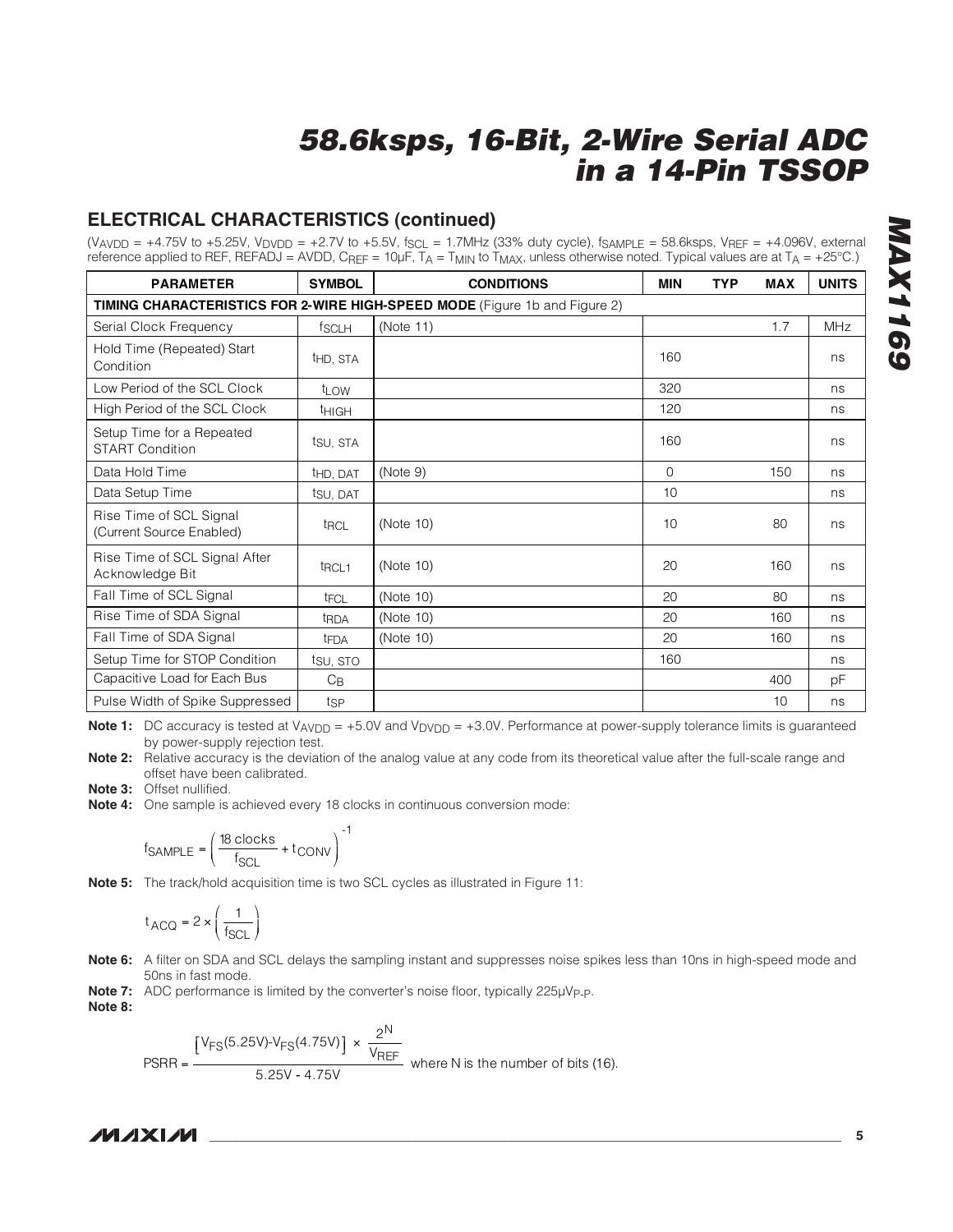### **ELECTRICAL CHARACTERISTICS (continued)**

(VAVDD = +4.75V to +5.25V, VDVDD = +2.7V to +5.5V, fSCL = 1.7MHz (33% duty cycle), fSAMPLE = 58.6ksps, VREF = +4.096V, external reference applied to REF, REFADJ = AVDD, C $_{\sf REF}$  = 10µF, T $_{\sf A}$  = T $_{\sf MIN}$  to T $_{\sf MAX}$ , unless otherwise noted. Typical values are at T $_{\sf A}$  = +25°C.)

Note 9: A master device must provide a data hold time for SDA (referred to V<sub>IL</sub> of SCL) in order to bridge the undefined region of SCL's falling edge (see Figure 1).

**Note 10:**  $C_B$  = total capacitance of one bus line in pF. t<sub>R</sub> and t<sub>F</sub> measured between  $0.3 \times V_{\text{DVDD}}$  and  $0.7 \times V_{\text{DVDD}}$ .

**Note 11:** f<sub>SCL</sub> must meet the minimum clock low time plus the rise/fall times.



**MAXM** 





Figure 2. Load Circuit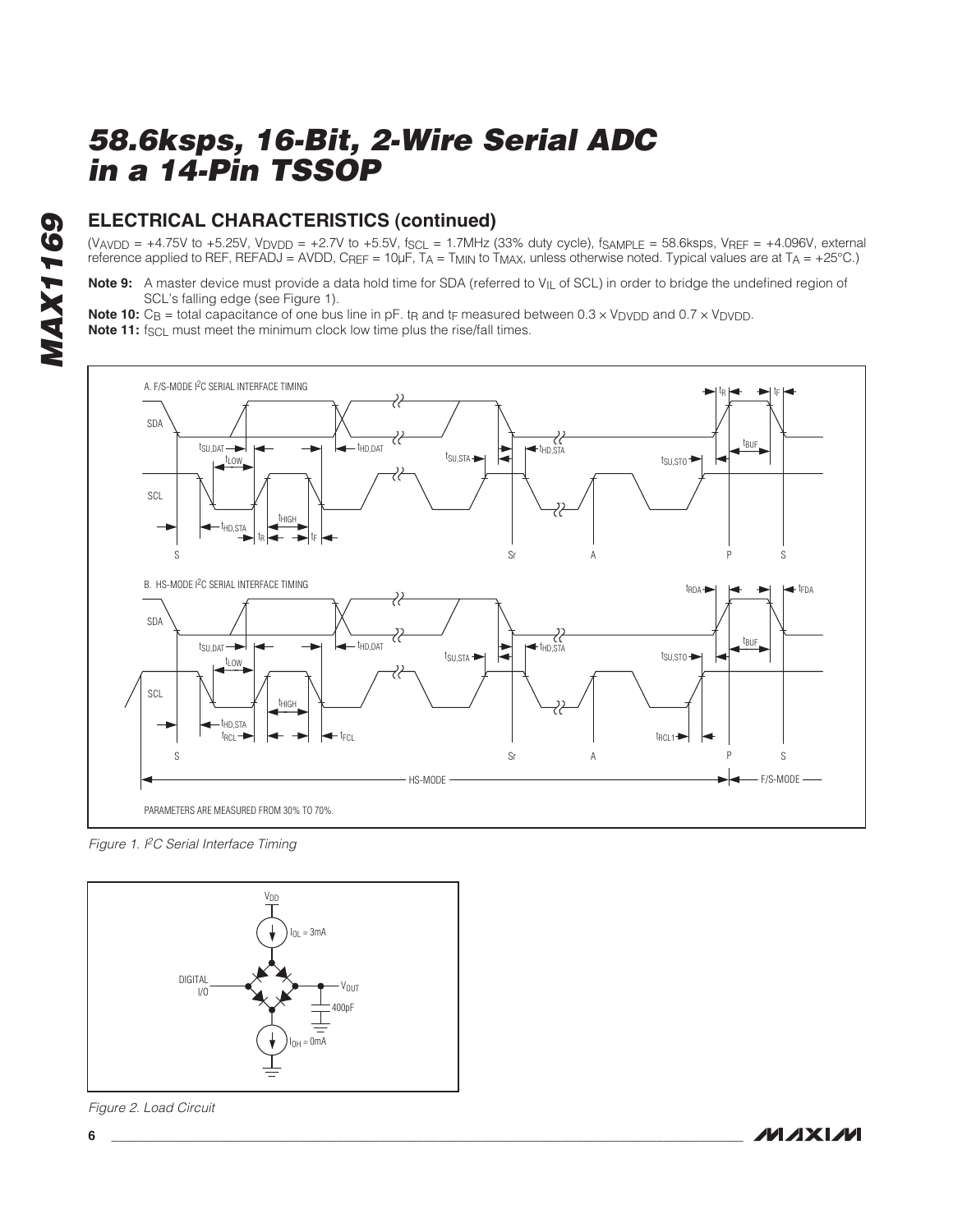### **Typical Operating Characteristics**

 $(V_{DVDD} = +3.0V, V_{AVDD} = +5.0V, f_{SCL} = 1.7MHz$  (33% duty cycle),  $f_{SAMPLE} = 58.6ksps$ ,  $V_{REF} = +4.096V$ , external reference applied to REF, REFADJ = AVDD,  $C_{REF}$  = 10µF,  $T_A$  = +25°C, unless otherwise noted.)



**MAX1169 MAX1169**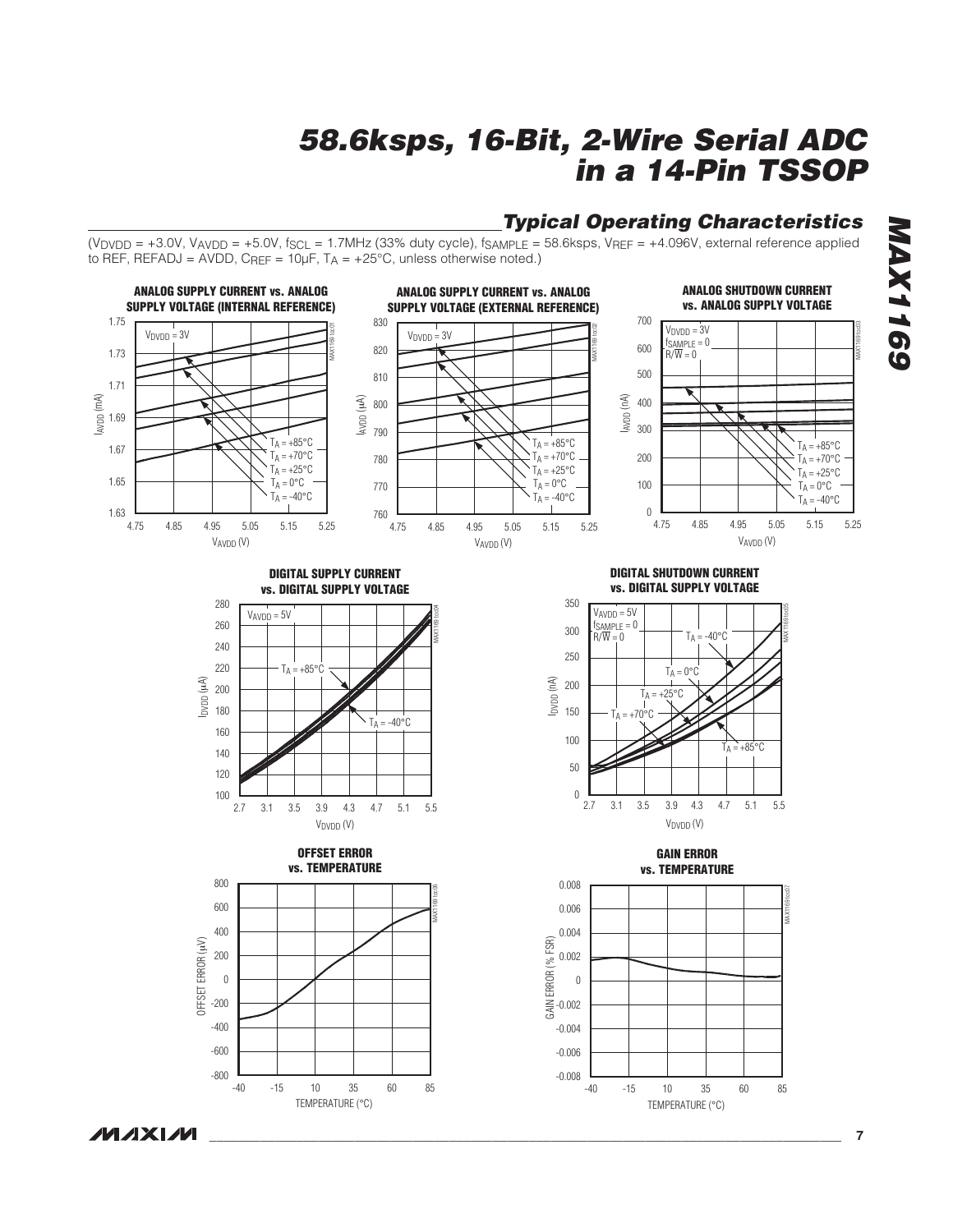## **Typical Operating Characteristics (continued)**

 $(V_{DVDD} = +3.0V, V_{AVDD} = +5.0V, f_{SCL} = 1.7MHz$  (33% duty cycle),  $f_{SAMPLE} = 58.6ksp$ s,  $V_{REF} = +4.096V$ , external reference applied to REF, REFADJ = AVDD,  $C_{REF}$  = 10µF,  $T_A$  = +25°C, unless otherwise noted.)









**SUPPLY CURRENT vs. CONVERSION RATE**





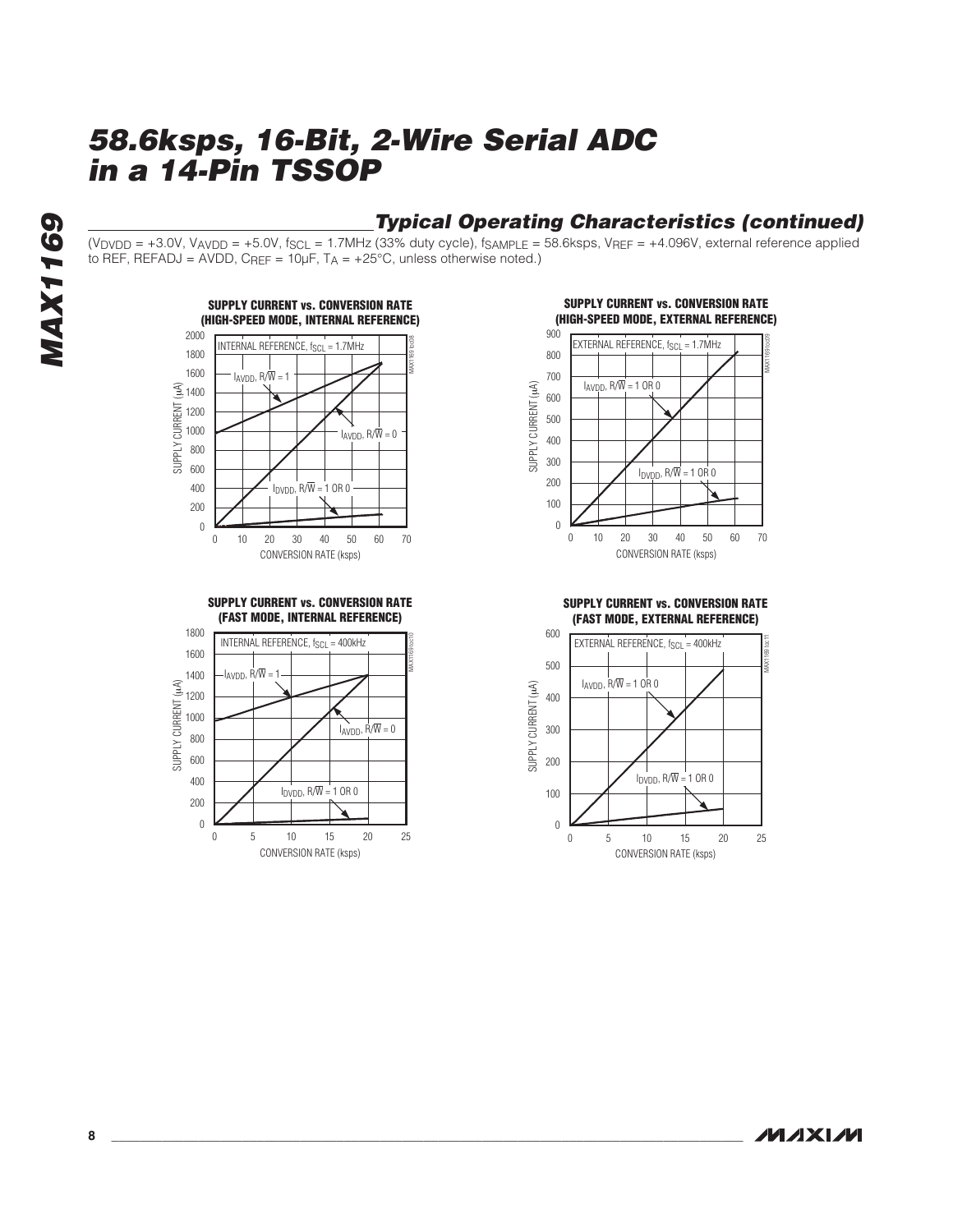## **Typical Operating Characteristics (continued)**

 $(V_{\text{DVDD}} = +3.0V, V_{\text{AVDD}} = +5.0V, f_{\text{SCL}} = 1.7$ MHz (33% duty cycle),  $f_{\text{SAMPLE}} = 58.6$ ksps,  $V_{\text{REF}} = +4.096V$ , external reference applied to REF, REFADJ = AVDD,  $C_{RFF} = 10 \mu$ F,  $T_A = +25^{\circ}$ C, unless otherwise noted.)







#### 35 **vs. EXTERNAL REFERENCE VOLTAGE**  $AIN = AGNDS$

**EXTERNAL REFERENCE CURRENT**

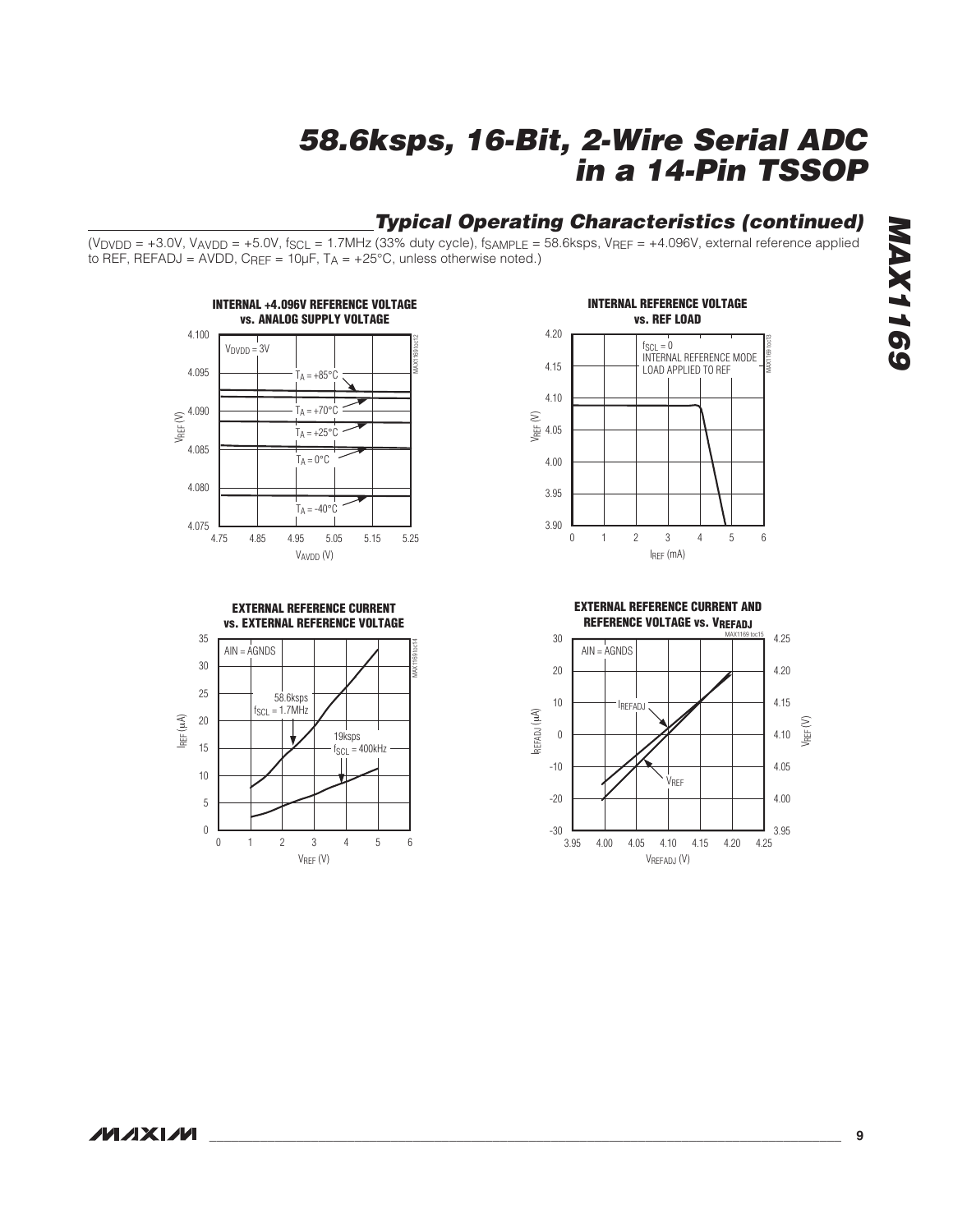# **Typical Operating Characteristics (continued)**

 $(V_{\text{DVDD}} = +3.0V, V_{\text{AVDD}} = +5.0V, f_{\text{SCL}} = 1.7\text{MHz}$  (33% duty cycle),  $f_{\text{SAMPLE}} = 58.6\text{ksps}$ ,  $V_{\text{REF}} = +4.096V$ , external reference applied to REF, REFADJ = AVDD,  $C_{REF}$  = 10µF,  $T_A$  = +25°C, unless otherwise noted.)



**MAX1169**

**MAX1169**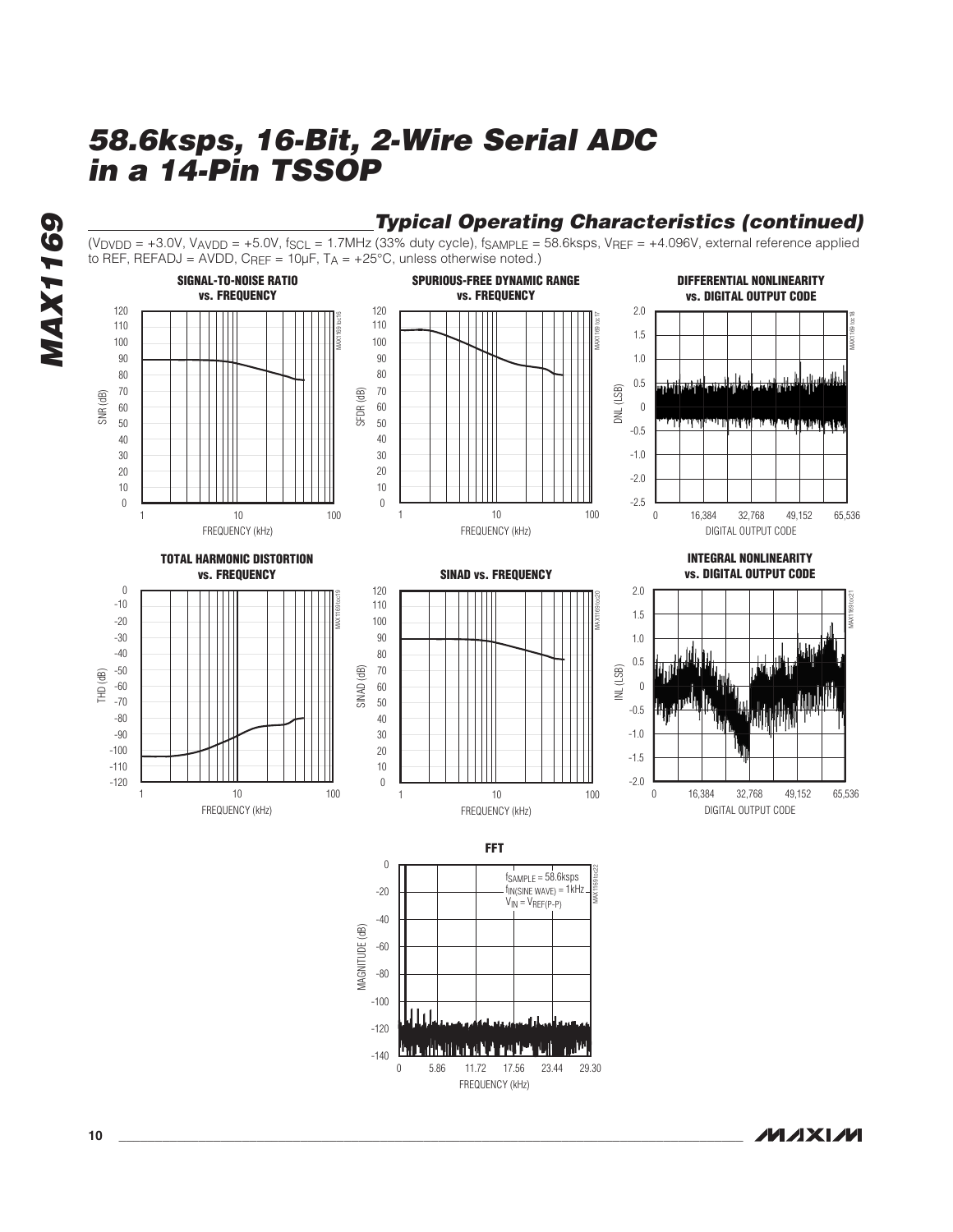### **Pin Description**

| <b>PIN</b> | <b>NAME</b>      | <b>FUNCTION</b>                                                                                                                                                                                  |
|------------|------------------|--------------------------------------------------------------------------------------------------------------------------------------------------------------------------------------------------|
|            | <b>DGND</b>      | Digital Ground                                                                                                                                                                                   |
| 2          | <b>SCL</b>       | Clock Input                                                                                                                                                                                      |
| 3          | <b>SDA</b>       | Data Input/Output                                                                                                                                                                                |
| 4          | ADD <sub>2</sub> | Address Select Input 2                                                                                                                                                                           |
| 5          | ADD <sub>1</sub> | Address Select Input 1                                                                                                                                                                           |
| 6          | ADD <sub>0</sub> | Address Select Input 0                                                                                                                                                                           |
| 7          | <b>DVDD</b>      | Digital Power Input. Bypass to DGND with a 0.1µF capacitor.                                                                                                                                      |
| 8          | <b>AVDD</b>      | Analog Power Input. Bypass to AGND with a 0.1µF capacitor.                                                                                                                                       |
| 9          | <b>AGND</b>      | Analog Ground                                                                                                                                                                                    |
| 10         | <b>AIN</b>       | Analog Input                                                                                                                                                                                     |
| 11         | <b>AGNDS</b>     | Analog Signal Ground. Negative reference for analog input. Connect to AGND.                                                                                                                      |
| 12         | <b>REFADJ</b>    | Internal Reference Output and Reference Buffer Input. Bypass to AGND with a 0.1µF capacitor.<br>Connect REFADJ to AVDD to disable the internal bandgap reference and reference-buffer amplifier. |
| 13         | <b>REF</b>       | Reference Buffer Output and External Reference Input. Bypass to AGND with a 10µF capacitor<br>when using the internal reference.                                                                 |
| 14         | ADD3             | Address Select Input 3                                                                                                                                                                           |

### **Detailed Description**

The MAX1169 ADC uses successive-approximation conversion (SAR) techniques and on-chip track-andhold (T/H) circuitry to capture and convert an analog signal to a serial 16-bit digital output.

The MAX1169 performs a unipolar conversion on its single analog input using its internal 4MHz clock. The full-scale analog input range is determined by the internal reference or by an externally applied reference voltage ranging from 1V to VAVDD.

The flexible 2-wire serial interface provides easy connection to microcontrollers (μCs) and supports data rates up to 1.7MHz. Figure 3 shows the simplified functional diagram for the MAX1169 and Figure 4 shows the typical application circuit.

### **Power Supply**

To maintain a low-noise environment, the MAX1169 provides separate analog and digital power-supply inputs. The analog circuitry requires a +5V supply and consumes only 900μA at sampling rates up to 58.6ksps. The digital supply voltage accepts voltages from +2.7V to +5.5V to ensure compatibility with low-

voltage ASICs. The MAX1169 wakes up in shutdown mode when power is applied irrespective of the AVDD and DVDD sequence.

### **Analog Input and Track/Hold**

The MAX1169 analog input contains a T/H capacitor, T/H switches, comparator, and a switched capacitor digital-to-analog converter (DAC) (Figure 5).

As shown in Figure 11c, the MAX1169 acquisition period is the two clock cycles prior to the conversion period. The T/H switches are normally in the hold position. During the acquisition period, the T/H switches are in the track position and C<sub>T/H</sub> charges to the analog input signal. Before a conversion begins, the T/H switches move to the hold position retaining the charge on CT/H as a sample of the analog input signal.

During the conversion interval, the switched capacitive DAC adjusts to restore the comparator input voltage to zero within the limits of 16-bit resolution. This is equivalent to transferring a charge of 35pF x (VAIN - VAGNDS) from CT/H to the binary weighted capacitive DAC, forming a digital representation of the analog input signal. During the conversion period, the MAX1169 holds SCL low (clock stretching).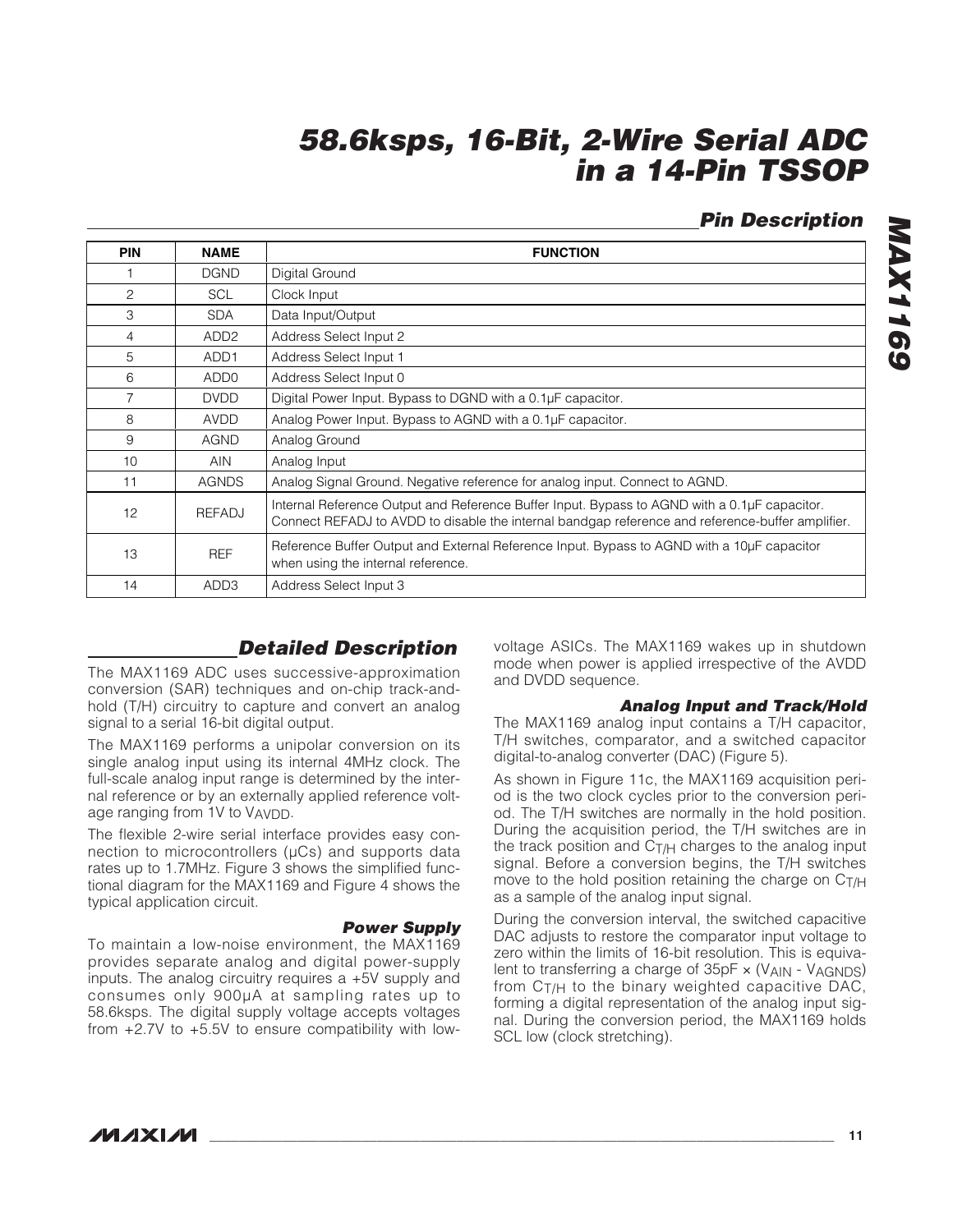



Figure 3. MAX1169 Simplified Functional Diagram



Figure 4. Typical Application Circuit

The time required for the T/H to acquire an input signal is a function of the analog input source impedance. If the input signal source impedance is high, lengthen the acquisition time by reducing fscL. The MAX1169 provides two SCL cycles (tACQ) in which the track-andhold capacitance must acquire a charge representing the input signal. Minimize the input source impedance (RSOURCE) to allow the track-and-hold capacitance to

charge within the allotted time. RSOURCE should be less than 11.3kΩ for fscL = 400kHz and less than  $2kΩ$ for  $f_{SCL} = 1.7$ MHz. R<sub>SOURCE</sub> is calculated with the following equation:

$$
R_{\text{SOURCE}} \le \frac{2}{f_{\text{SCL}} \times \ln(2 \times 2^{\text{N}}) \times C_{\text{IN}}} - R_{\text{IN}}
$$

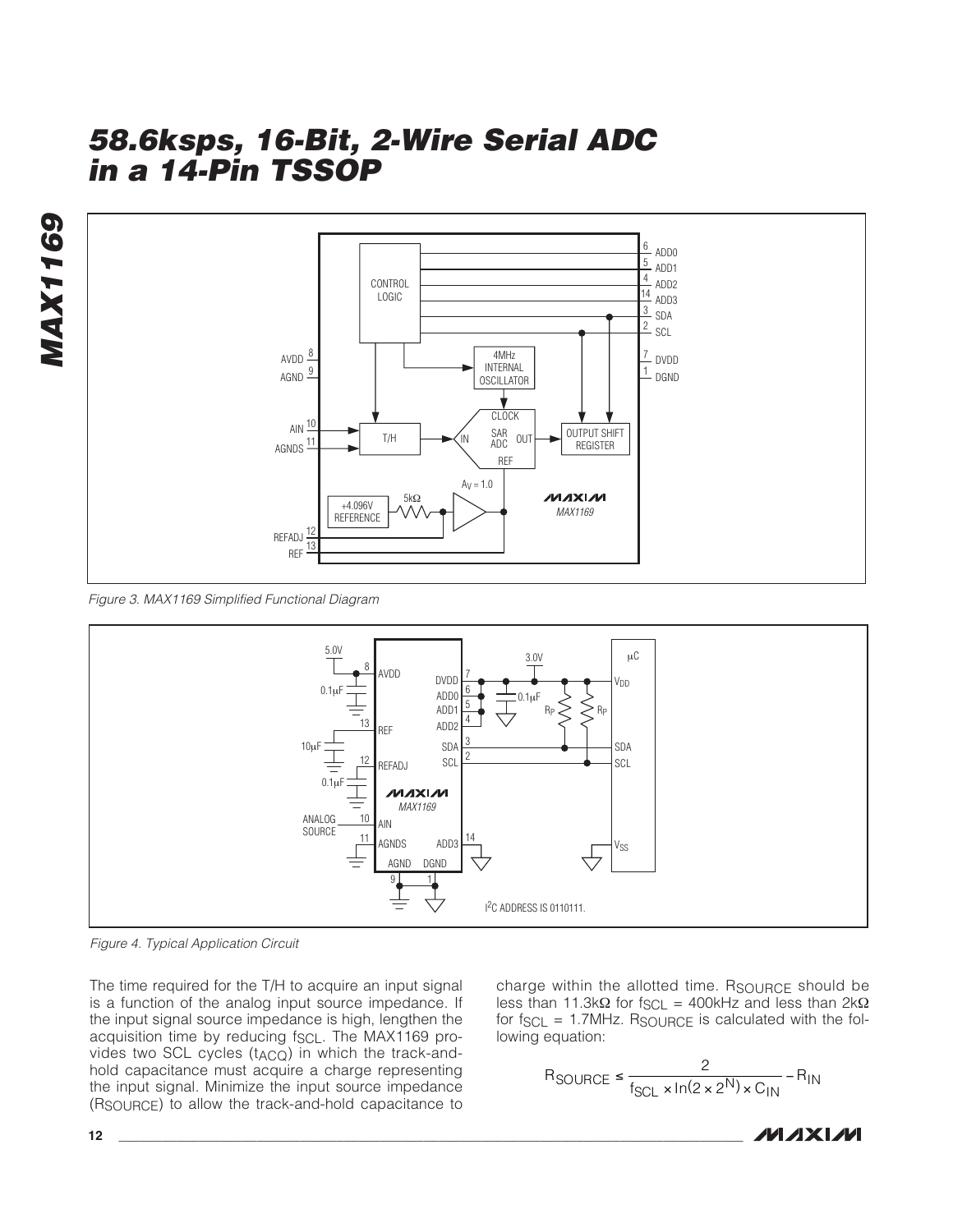# **MAX1169 MAX1169**

# **58.6ksps, 16-Bit, 2-Wire Serial ADC in a 14-Pin TSSOP**

where R<sub>SOURCE</sub> is the analog input source impedance,  $f_{SCL}$  is the maximum system SCL frequency, N is 16 (the number of bits of resolution),  $C_{IN}$  is 35pF (the sum of C<sub>T/H</sub> and input stray capacitance), and R<sub>IN</sub> is 800 $\Omega$ (the T/H switch resistances).

#### **To improve the input-signal bandwidth under AC conditions, drive AIN with a wideband buffer (>4MHz) that can drive the ADC's input capacitance and settle quickly (see the Input Buffer section).**

An RC filter at AIN reduces the input track-and-hold switching transient by providing charge for C<sub>T/H</sub>.

### **Analog Input Bandwidth**

The MAX1169 features input-tracking circuitry with a 4MHz small-signal bandwidth. The 4MHz input bandwidth makes it possible to digitize high-speed transient events and measure periodic signals with bandwidths exceeding the ADC's sampling rate by using undersampling techniques. Use anti-alias filtering to avoid high-frequency signals being aliased into the frequency band of interest.

### **Analog Input Range and Protection**

Internal electrostatic discharge (ESD) protection diodes clamp AIN, REF, and REFADJ to AVDD and AGNDS/ AGND (Figure 6). These diodes allow the analog inputs to swing from (VAGND - 0.3V) to (VAVDD + 0.3V) without causing damage to the device. For accurate conversions, the inputs must not go more than 50mV beyond their rails.

#### **If the analog inputs exceed 300mV beyond their rails, limit the current to 2mA.**

#### **Internal Clock**

The MAX1169 contains an internal 4MHz oscillator that drives the SAR conversion clock. During conversion, SCL is held low (clock stretching). An internal register stores

HOLD **MAXIM** \*RSOURCE REF  $C_{T/H}$ MAX1169 CAPACITIVE **TRACK** DAC ANALOG TRACK TRACK HOLD HOLD SIGNAL **SOURCE** AGNDS \*MINIMIZE RSOURCE TO ALLOW THE TRACK-AND-HOLD CAPACITANCE (C<sub>T/H</sub>) TO CHARGE TO THE ANALOG SIGNAL SOURCE VOLTAGE WITHIN THE ALLOTTED TIME (tACQ).

Figure 5. Equivalent Input Circuit

**MAXIM** 



### **Digital Interface**

The MAX1169 features an I2C-compatible, 2-wire serial interface consisting of a bidirectional serial data line (SDA) and a serial clock line (SCL). SDA and SCL facilitate bidirectional communication between the MAX1169 and the master at rates up to 1.7MHz. The master (typically a microcontroller) initiates data transfer on the bus and generates SCL.

SDA and SCL require pullup resistors (500Ω or greater, Figure 4). Optional resistors (24Ω) in series with SDA and SCL protect the device inputs from high-voltage spikes on the bus lines. Series resistors also minimize crosstalk and undershoot of the bus signals.

#### **Bit Transfer**

One data bit is transferred during each SCL clock cycle. Nine clock cycles are required to transfer the data into or out of the MAX1169. The data on SDA must remain stable during the high period of the SCL clock pulse as changes in SDA while SCL is high are control signals (see the START and STOP Conditions section). Both SDA and SCL idle high.

### **START and STOP Conditions**

The master initiates a transmission with a START condition (S), a high-to-low transition on SDA with SCL high. The master terminates a transmission with a STOP condition (P), a low-to-high transition on SDA while SCL is high (Figure 7). The STOP condition frees the bus and places all devices in F/S mode (see the Bus Timing section). Use a repeated START condition (Sr) in place of a STOP condition to leave the bus active and in its current timing mode (see the HS Mode section).



Figure 6. Internal Protection Diodes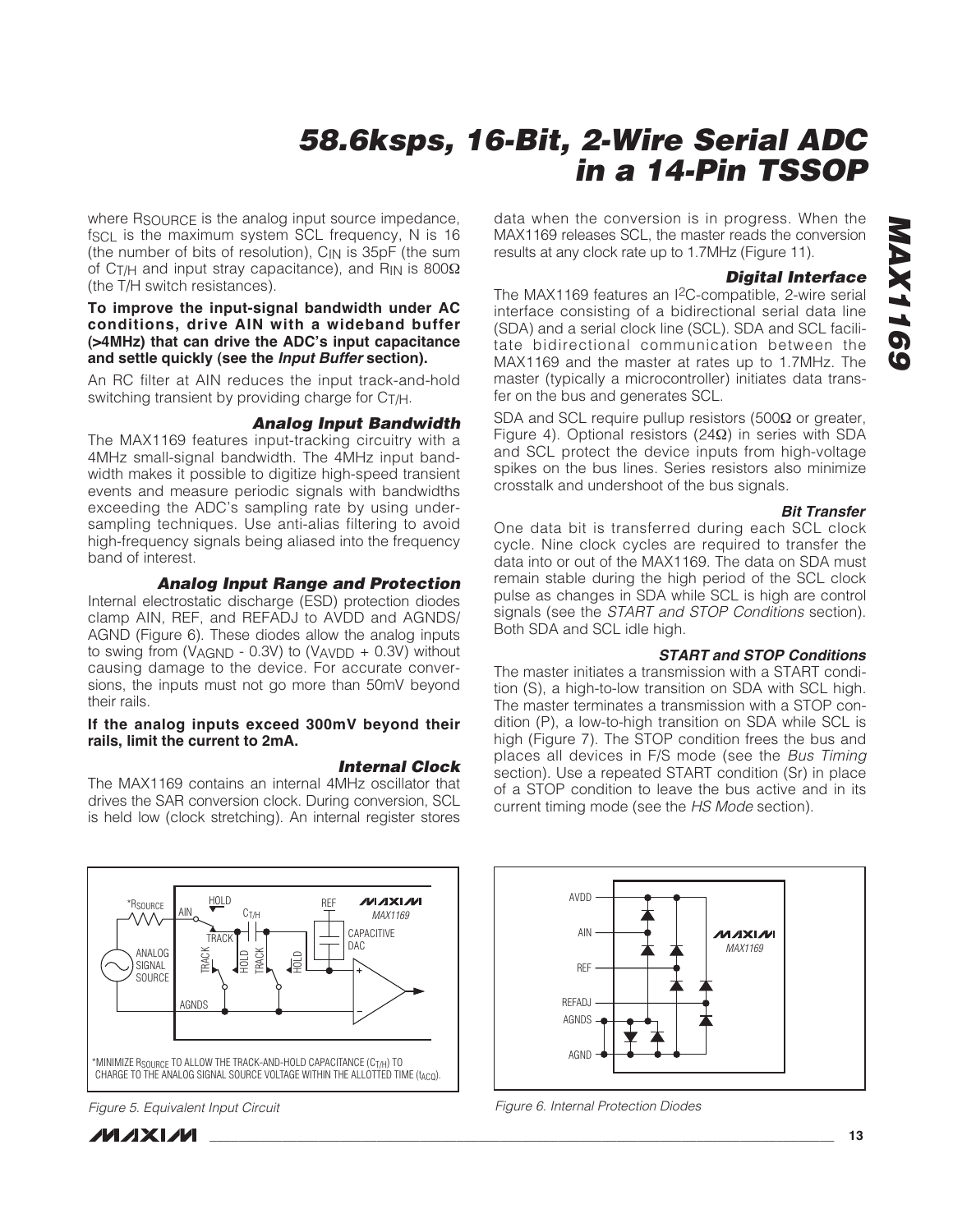

Figure 7. START and STOP Conditions



Figure 8. Acknowledge Bits

### **Acknowledge Bits**

Successful data transfers are acknowledged with an acknowledge bit (A) or a not-acknowledge bit  $(\overline{A})$ . Both the master and the MAX1169 (slave) generate acknowledge bits. To generate an acknowledge, the receiving device must pull SDA low before the rising edge of the acknowledge-related clock pulse (ninth pulse) and keep it low during the high period of the clock pulse (Figure 8). To generate a not acknowledge, the receiver allows SDA to be pulled high before the rising edge of the acknowledge-related clock pulse and leaves it high during the high period of the clock pulse.

Monitoring the acknowledge bits allows for detection of unsuccessful data transfers. An unsuccessful data transfer happens if a receiving device is busy or if a system fault has occurred. In the event of an unsuccessful data transfer, the master should reattempt communication at a later time.

#### **Slave Address**

A master initiates communication with a slave device by issuing a START condition followed by a slave address byte. As shown in Figure 9, the slave address byte consists of 7 address bits and a read/write bit ( $R/\overline{W}$ ). When idle, the MAX1169 continuously waits for a START condition followed by its slave address. When the MAX1169 recognizes its slave address, it acquires the analog input signal and prepares for conversion. The first 3 bits (MSBs) of the slave address have been factory programmed and are always **011**. Connecting ADD3–ADD0 to DVDD or DGND, programs the last 4 bits (LSBs) of the slave address high or low.

Since the MAX1169 does not require setup or configuration, the least significant bit (LSB) of the address byte (R/W) controls power-down. In external reference mode (REFADJ = AVDD),  $R/\overline{W}$  is a don't care. In internal reference mode, setting  $R/\overline{W} = 1$  places the device in normal operation and setting  $R/\overline{W} = 0$  powers down the internal reference following the conversion (see the Internal Reference Shutdown section).

After receiving the address, the MAX1169 (slave) issues an acknowledge by pulling SDA low for one clock cycle.

### **Bus Timing**

At power-up, the MAX1169 bus timing defaults to fast mode (F/S mode), allowing conversion rates up to 19ksps. The MAX1169 must operate in high-speed mode (HS mode) to achieve conversion rates up to 58.6ksps. Figure 1 shows the bus timing for the MAX1169 2-wire interface.

### **HS Mode**

At power-up, the MAX1169 bus timing is set for F/S mode. The master selects HS mode by addressing all devices on the bus with the HS mode master code 0000  $1XXX$  ( $X =$  don't care). After successfully receiving the HS mode master code, the MAX1169 issues a not acknowledge, allowing SDA to be pulled high for one clock cycle (Figure 10). After the not acknowledge, the

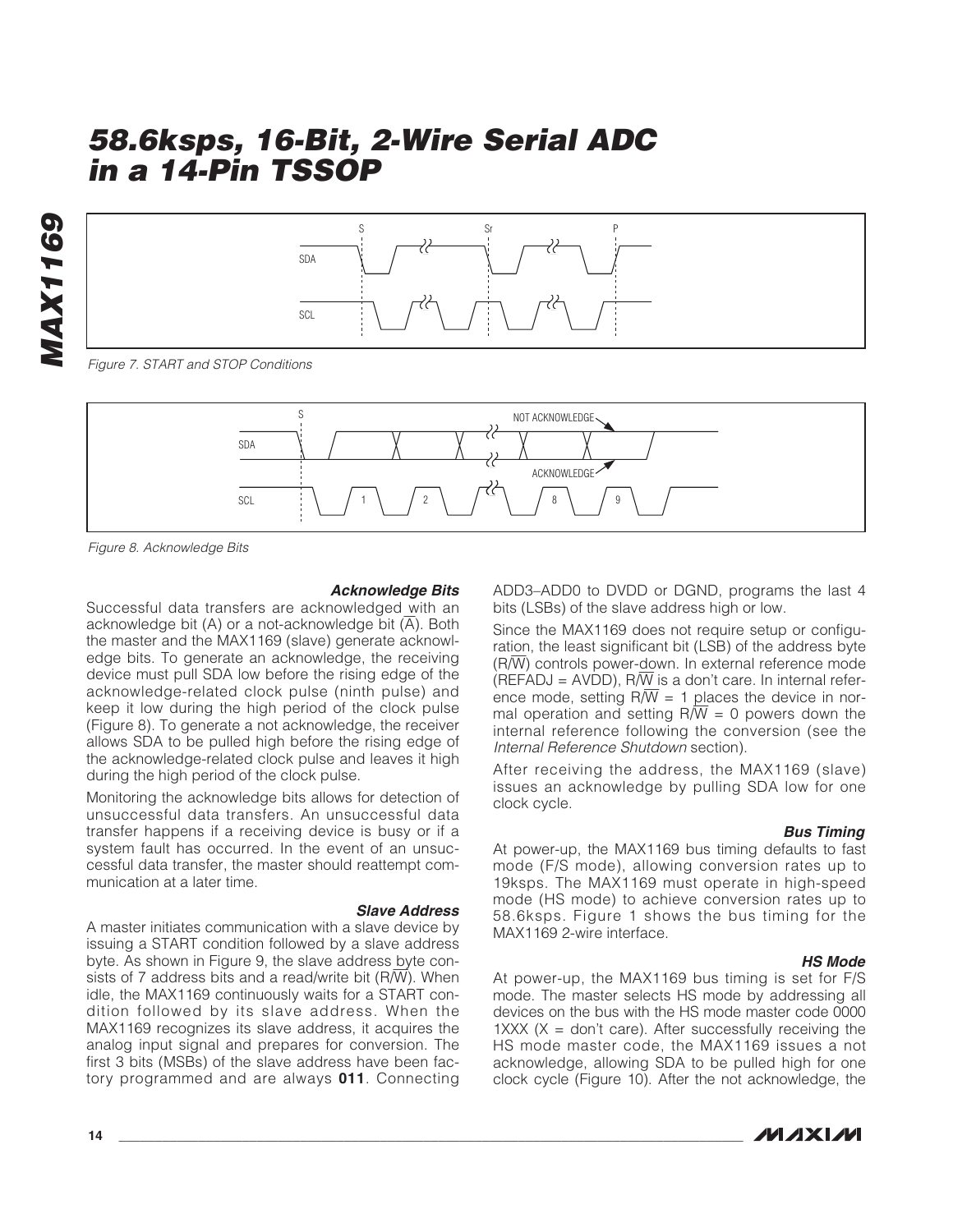

Figure 9. MAX1169 Slave Address Byte



Figure 10. F/S-Mode to HS-Mode Transfer

MAX1169 is in HS mode. The master must then send a repeated START followed by a slave address to initiate HS mode communication. If the master generates a STOP condition, the MAX1169 returns to F/S mode.

#### **Data Byte (Read Cycle)**

Initiate a read cycle to begin a conversion. A read cycle begins with the master issuing a START condition followed by 7 address bits and 1 read bit  $(R/\overline{W})$ . The standard  $I^2C$ -compatible interface requires that R/W = 1 to read from a device; however, since the MAX1169 does not require setup or configuration, the read mode is inherent and  $R/\overline{W}$  controls power-down (see the Internal Reference Shutdown section). If the address byte is successfully received, the MAX1169 (slave) issues an acknowledge and begins conversion.

As seen in Figure 11, the MAX1169 holds SCL low during conversion. When the conversion is complete, SCL is released and the master can clock data out of the device. The most significant byte of the conversion is available first and contains D15 to D8. The least significant byte contains D7 to D0. Data can be continuously converted as long as the master acknowledges the conversion results. Issuing a not acknowledge frees the bus, allowing the master to generate a STOP or repeated START.

### **Applications Information**

#### **Power-On Reset**

**MAX1169**

**MAX1169** 

When power is first applied, internal power-on reset circuitry activates the MAX1169 in shutdown. When the internal reference is used, allow 12ms for the reference to settle when  $C_{REF} = 10 \mu F$  and  $C_{REFADJ} = 0.1 \mu F$ .

#### **Automatic Shutdown**

The MAX1169 automatic shutdown reduces the supply current to less than 0.6μA between conversions. The MAX1169 <sup>2</sup>C-compatible interface is always active. When the MAX1169 receives a valid slave address, the device powers up. The device is then powered down again when the conversion is complete. The automatic shutdown function does not change with internal or external reference. When the internal reference is chosen, the internal reference remains active between conversions unless internal reference shutdown is requested (see the Internal Reference Shutdown section).

#### **Internal Reference Shutdown**

The  $R/\overline{W}$  bit of the slave address controls the MAX1169 internal reference shutdown. In external reference mode (REFADJ = AVDD),  $R/\overline{W}$  is a don't care. In internal reference mode, setting  $R/\overline{W} = 1$  places the device in normal operation and setting  $R/\overline{W} = 0$  prepares the internal reference for shutdown.

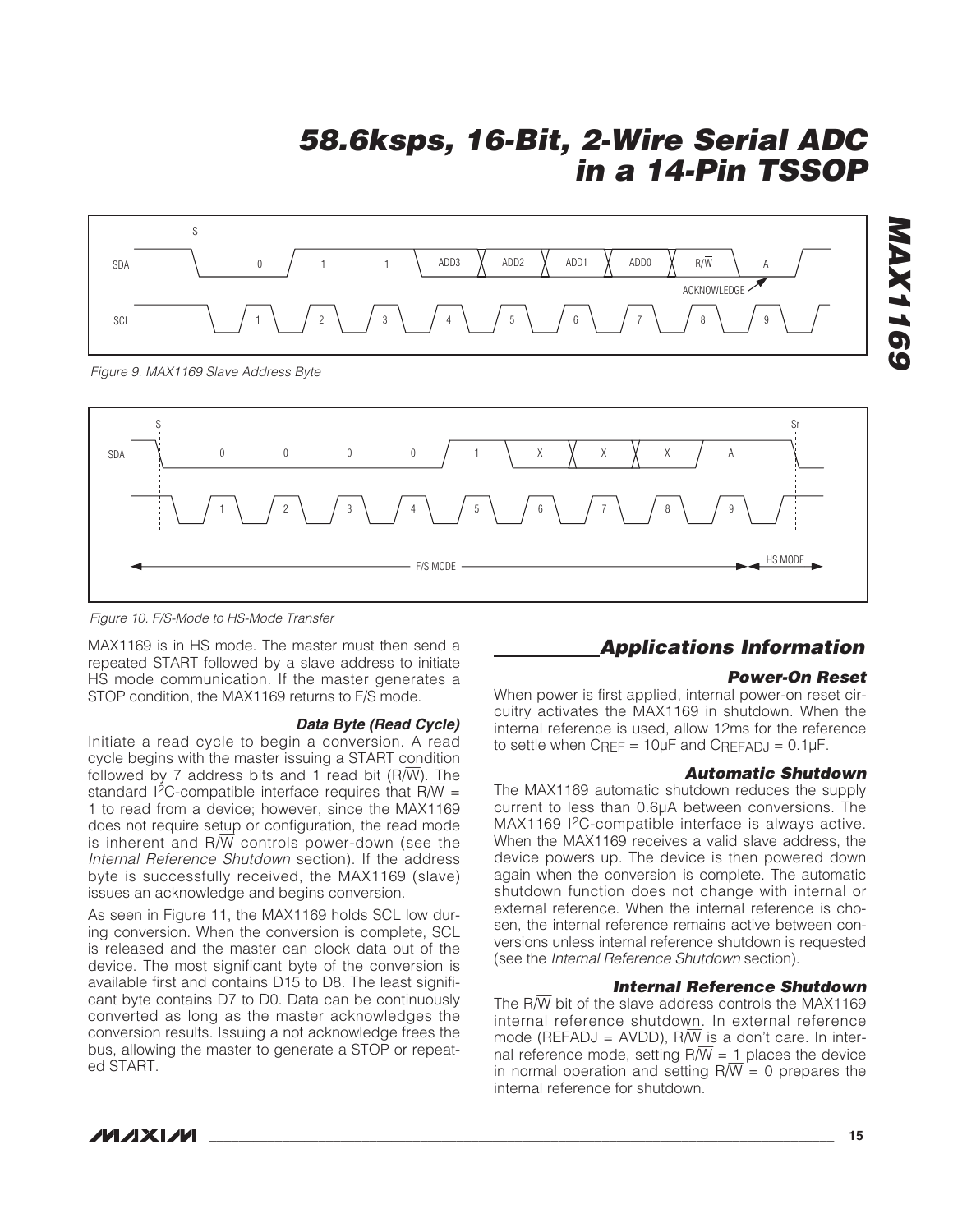

Figure 11. Read Cycle

If the internal reference is used and  $R/\overline{W} = 0$ , shutdown occurs when the master issues a not-acknowledge bit while reading the conversion results. The internal reference and internal reference buffer are disabled during shutdown, reducing the analog supply current to less than 1μA.

A dummy conversion is required to power up the internal reference. The MAX1169 internal reference begins powering up from shutdown on the 9th falling edge of a valid address byte. Allow 12ms for the internal reference to settle before obtaining valid conversion results.

#### **Reference Voltage**

The MAX1169 provides an internal or accepts an external reference voltage. The ADC input range is from VAGNDS to VREF. (See the Transfer Function section.)

$$
\boldsymbol{\mathcal{N}}\boldsymbol{\mathcal{N}}\boldsymbol{\mathcal{N}}
$$

**MAX1169**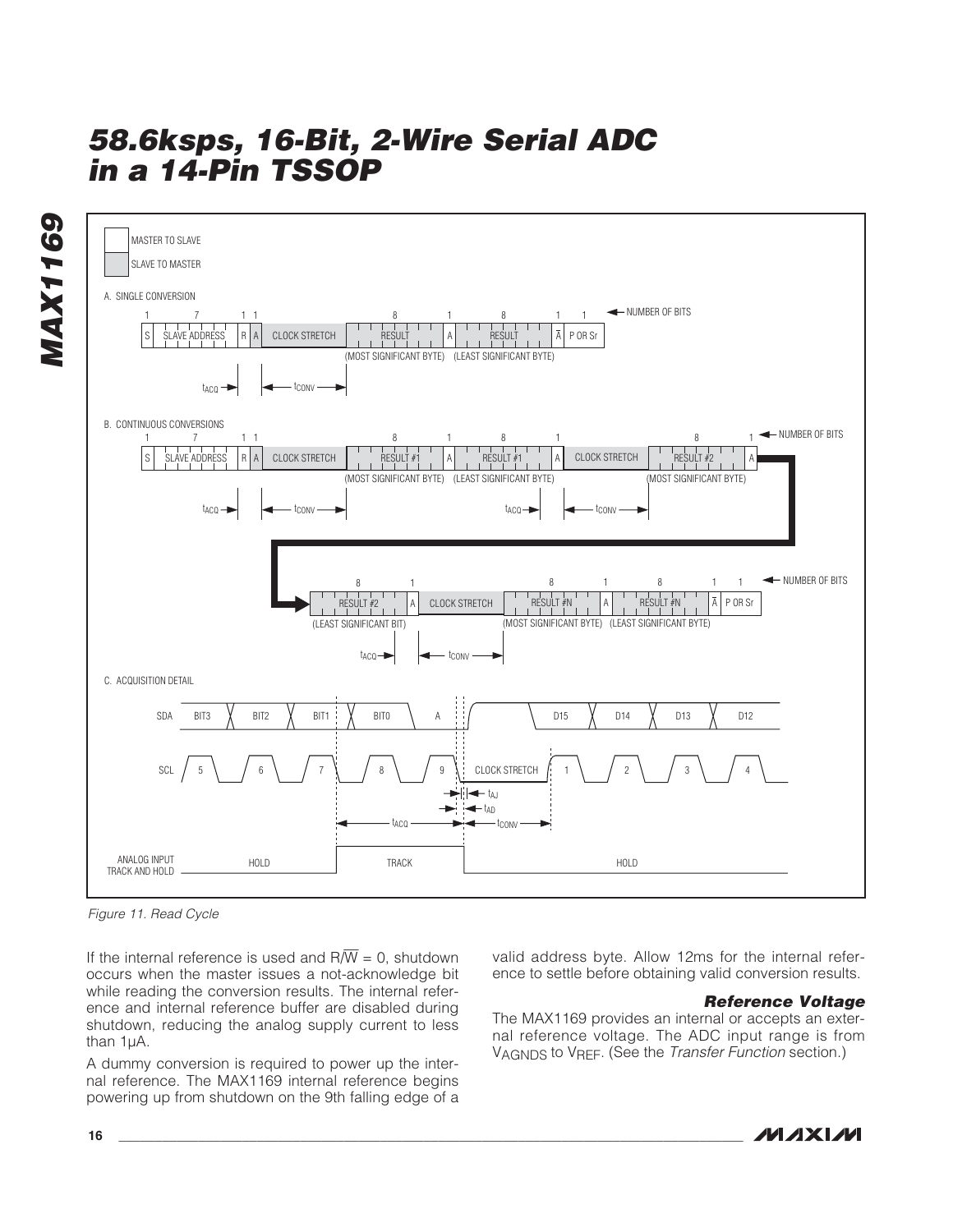#### **Internal Reference**

The MAX1169 contains an internal 4.096V bandgap reference. This bandgap reference is connected to REFADJ through a 5kΩ resistor. Bypass REFADJ with a 0.1μF capacitor to AGND. The MAX1169 reference buffer has a unity gain to provide +4.096V at REF. Bypass REF with a 10μF capacitor to AGND when the internal reference is used (Figure 12).

The internal reference is adjustable to  $\pm 1.5$ % using the circuit of Figure 13.

### **External Reference**

For external reference operation, disable the internal reference by connecting REFADJ to AVDD. During conversion, an external reference at REF must deliver up to 100μA of DC load current and have an output impedance of less than 10Ω.

For optimal performance, buffer the reference through an op amp and bypass REF with a 10μF capacitor. Consider the MAX1169's equivalent input noise (38μVRMS) when choosing a reference.

### **Transfer Function**

The MAX1169 has a standard unipolar transfer function with a valid analog input voltage range from VAGNDS to  $V$ REF. Output data coding is binary with  $1LSB =$ ( $V<sub>REF</sub>/2<sup>N</sup>$ ) where N is the number of bits (16). Code transitions occur halfway between successive-integer



Figure 12. Internal Reference

LSB values. Figure 14 shows the MAX1169 input/output (I/O) transfer function.

#### **Input Buffer**

**MAX1169**

**MAX1169** 

Most applications require an input buffer amplifier to achieve 16-bit accuracy. If the input signal is multiplexed, the input channel should be switched immediately after acquisition, rather than near the end of or



Figure 13. Adjusting the Internal Reference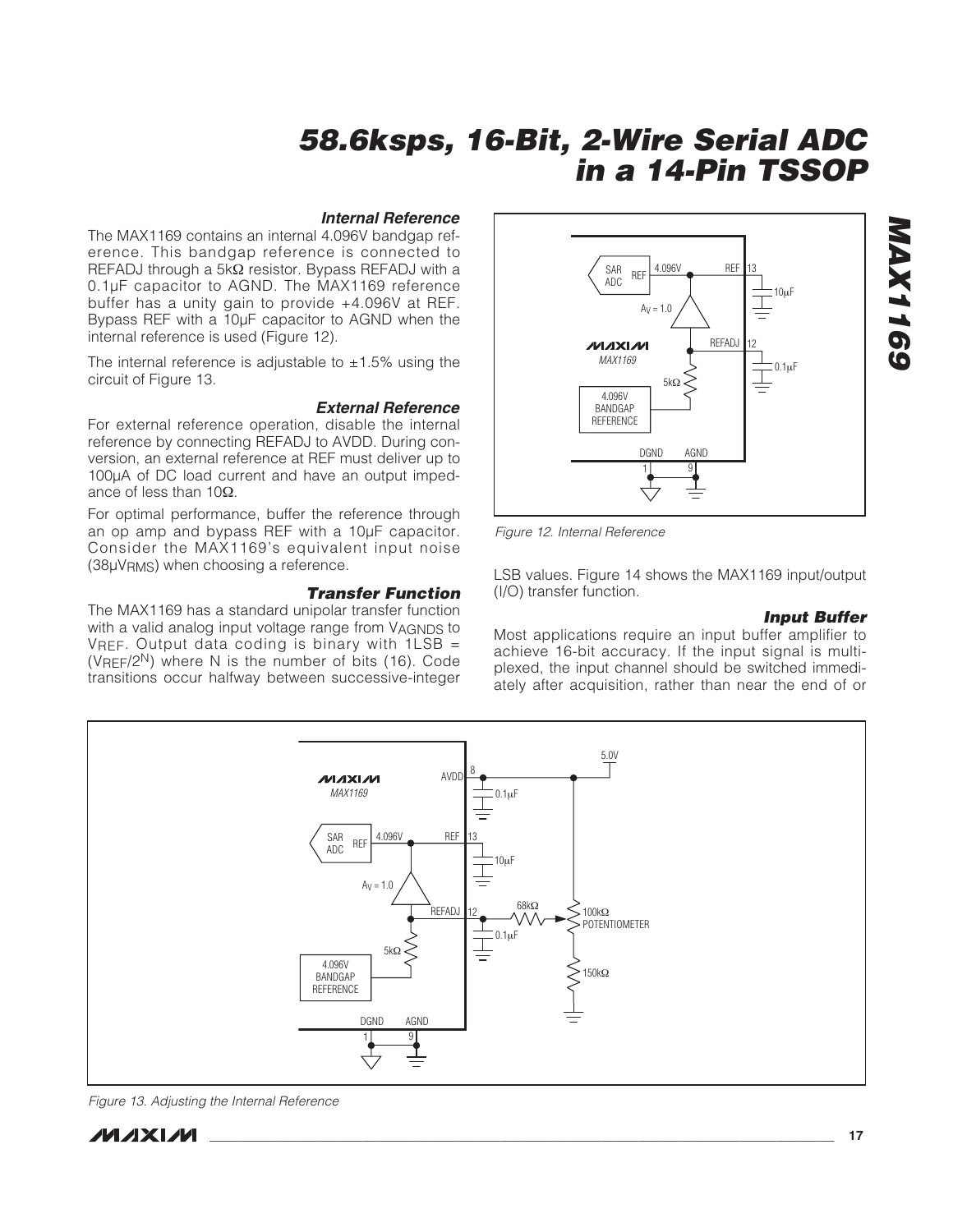![](_page_17_Figure_2.jpeg)

Figure 14. Unipolar Transfer Function

after a conversion. This allows more time for the input buffer amplifier to respond to a large step-change in input signal. The input amplifier must have a high enough slew rate to complete the required output voltage change before the beginning of the acquisition time. At the beginning of acquisition, the internal sampling capacitor array connects to AIN (the amplifier output), causing some output disturbance.

Ensure that the sampled voltage has settled to within the required limits before the end of the acquisition time. If the frequency of interest is low, AIN can be bypassed with a large enough capacitor to charge the internal sampling capacitor with very little ripple. However, for AC use, AIN must be driven by a wideband buffer (at least 4MHz), which must be stable with the ADC's capacitive load (in parallel with any AIN bypass capacitor used) and also settle quickly. Refer to Maxim's website at www.maxim-ic.com for application notes on how to choose the optimum buffer amplifier for your ADC application.

### **Layout, Grounding, and Bypassing**

Careful printed circuit (PC) board layout is essential for the best system performance. Boards should have separate analog and digital ground planes and ensure that digital and analog signals are separated from each other. Do not run analog and digital (especially clock) lines parallel to one another, or digital lines underneath the device package.

Figure 4 shows the recommended system ground connections. Establish an analog ground point at AGND and a digital ground point at DGND. Connect all analog grounds to the star analog ground. Connect the digital grounds to the star digital ground. Connect the digital ground plane to the analog ground plane at one point. For lowest noise operation, make the ground return to the star ground's power supply low impedance and as short as possible.

High-frequency noise in the AVDD power supply degrades the ADC's high-speed comparator performance. Bypass AVDD to AGND with a 0.1μF ceramic surface-mount capacitor. Make bypass capacitor connections as short as possible. If the power supply is very noisy, connect a 10Ω resistor in series with AVDD and a 4.7μF capacitor from AVDD to AGND to create a lowpass RC filter.

### **Definitions**

### **Integral Nonlinearity**

Integral nonlinearity (INL) is the deviation of the values on an actual transfer function from a straight line. This straight line can be either a best-straight-line fit or a line drawn between the end points of the transfer function once offset and gain errors have been nullified. The MAX1169 INL is measured using the end-point method.

### **Differential Nonlinearity**

Differential nonlinearity (DNL) is the difference between an actual step width and the ideal value of 1 LSB. A DNL error specification of less than 1 LSB guarantees no missing codes and a monotonic transfer function.

### **Aperture Jitter**

Aperture jitter  $(t_{A,J})$  is the sample-to-sample variation in the time between the samples (Figure 11).

### **Aperture Delay**

Aperture delay (t<sub>AD</sub>) is the time from the falling edge of SCL to the instant when an actual sample is taken (Figure 11).

### **Signal-to-Noise Ratio**

For a waveform perfectly reconstructed from digital samples, signal-to-noise ratio (SNR) is the ratio of full-scale analog input (RMS value) to the RMS quantization error (residual error). The ideal, theoretical minimum analogto-digital noise is caused by quantization error only and results directly from the ADC's resolution (N bits):

$$
SNR = ((6.02 \times N) + 1.76) \, dB
$$

In reality, noise sources besides quantization noise exist, including thermal noise, reference noise, clock jitter, etc. Therefore, SNR is computed by taking the ratio of the RMS signal to the RMS noise, which includes all spectral components minus the fundamental, the first five harmonics, and the DC offset.

![](_page_17_Picture_24.jpeg)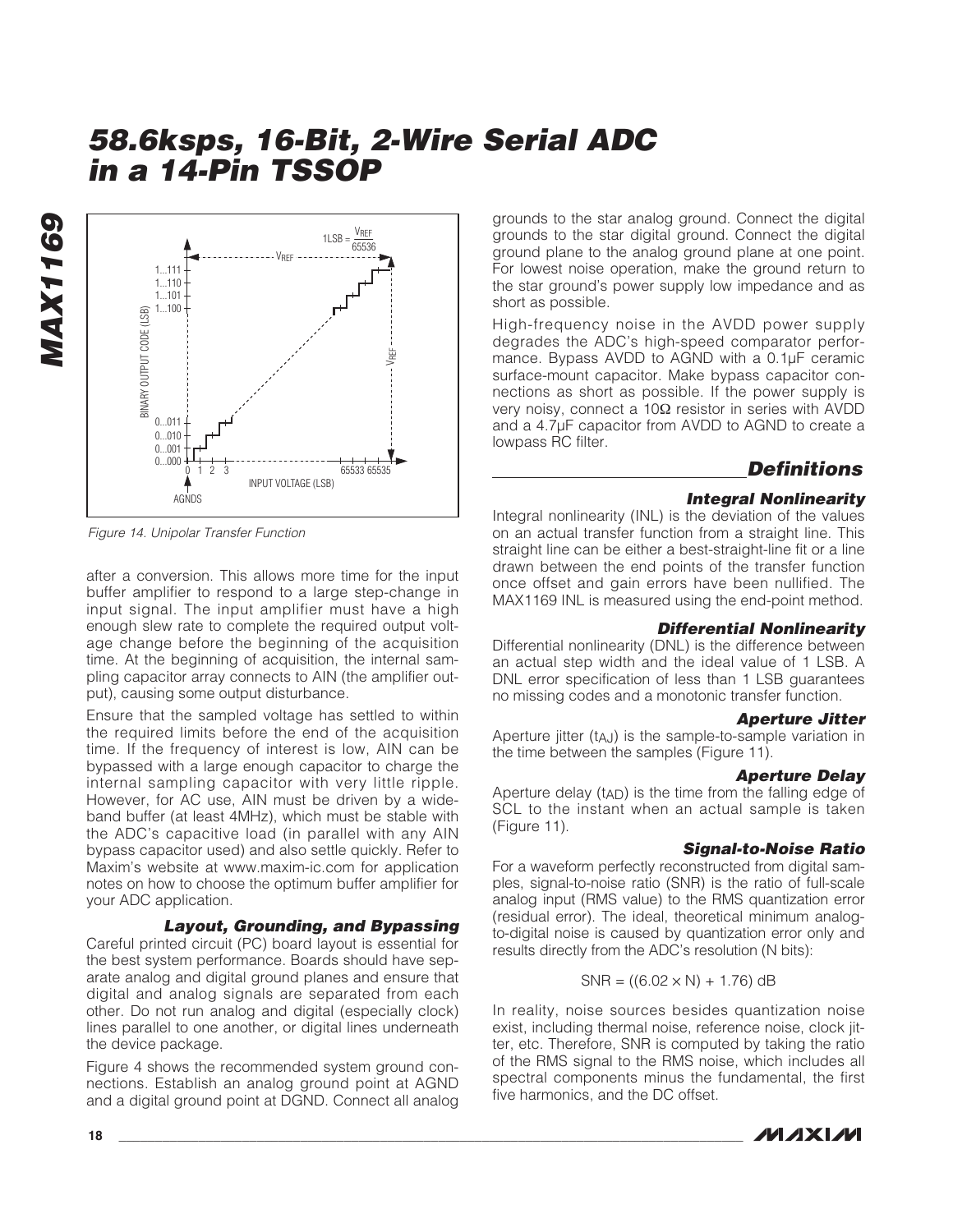### **Signal-to-Noise Plus Distortion**

Signal-to-noise plus distortion (SINAD) is the ratio of the fundamental input frequency's RMS amplitude to RMS equivalent of all other ADC output signals:

$$
SINAD(db) = 20 \times \log \left( \frac{Signal_{RMS}}{Noise_{RMS}} \right)
$$

### **Effective Number of Bits**

Effective number of bits (ENOB) indicates the global accuracy of an ADC at a specific input frequency and sampling rate. An ideal ADC's error consists of quantization noise only. With an input range equal to the ADC's full-scale range, calculate the ENOB as follows:

$$
ENOB = \left(\frac{\text{SINAD} - 1.76}{6.02}\right)
$$

### **Total Harmonic Distortion**

Total harmonic distortion (THD) is the ratio of the RMS sum of the input signal's first five harmonics to the fundamental itself, expressed as:

$$
\text{THD} = 20 \times \log \left( \frac{\sqrt{V_2^2 + V_3^2 + V_4^2 + V_5^2}}{V_1} \right)
$$

where  $V_1$  is the fundamental amplitude, and  $V_2$  through  $V_5$  are the amplitudes of the 2nd- through 5th-order harmonics.

### **Spurious-Free Dynamic Range**

Spurious-free dynamic range (SFDR) is the ratio of RMS amplitude of the fundamental (maximum signal component) to the RMS value of the next-largest distortion component.

### **Chip Information**

PROCESS: BiCMOS

### **Package Information**

For the latest package outline information and land patterns, go to **www.maxim-ic.com/packages**. Note that a "+", "#", or "-" in the package code indicates RoHS status only. Package drawings may show a different suffix character, but the drawing pertains to the package regardless of RoHS status.

| <b>PACKAGE</b> | <b>PACKAGE</b> | <b>OUTLINE</b> | <b>LAND</b>        |
|----------------|----------------|----------------|--------------------|
| <b>TYPE</b>    | <b>CODE</b>    | NO.            | <b>PATTERN NO.</b> |
| 14 TSSOP       | $1114 - 1$     | 21-0066        | 90-0113            |